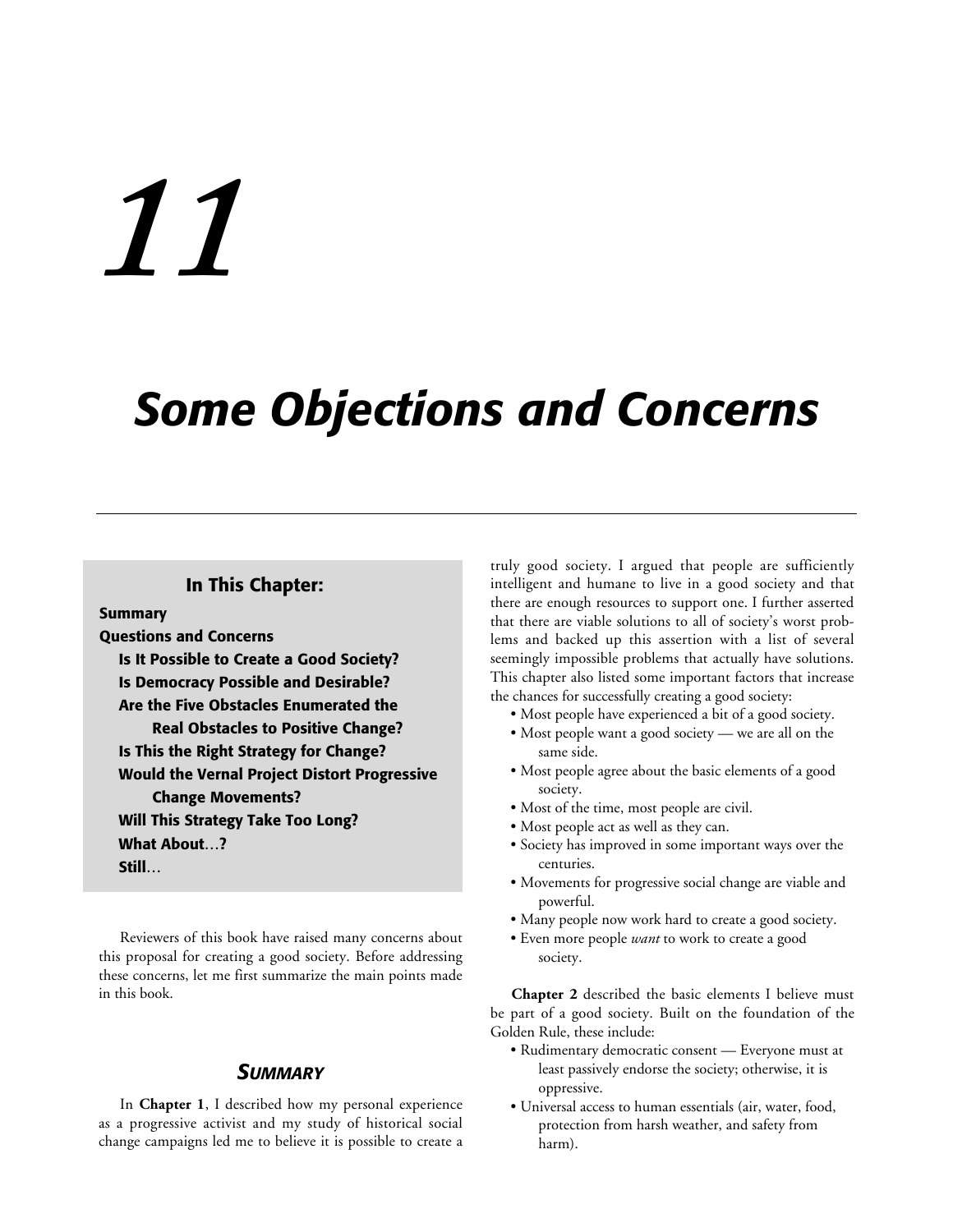- Access to at least some other desirable items (such as good housing, running water, electric lights, meaningful work, fulfilling relationships, bicycles, computers, health care) and some luxuries.
- Freedom and liberty Everyone is protected from oppression and can do what they want as long as it does not infringe on others.
- Equity and fairness Everyone has equal opportunity and roughly equal access to societal resources.
- Environmental sustainability Society is in consonance with the natural environment.
- There is balance between conflicting wants and needs.

This chapter also described some additional elements that would characterize a good society:

- Humane and compassionate
- Democratic and responsible
- Tolerant and wise
- $\bullet$  F<sub>11</sub>n

**Chapter 3** described the five main obstacles that stand in the way of creating a good society:

- 1. Adverse power structure Society's institutions and structures entice and coerce everyone into acting to perpetuate these institutions and social structures and to resist progressive change.
- 2. Destructive cultural conditioning Outmoded or harmful traditions, customs, religious practices, prejudices, and advertising images impede progressive change.
- 3. Dysfunctional emotional conditioning Emotional traumas condition people to act in rigid and dysfunctional ways (irrational behavior, inhibitions, compulsions, phobias, addictions, depression, low self-esteem, et cetera).
- 4. Widespread ignorance Most people have a limited understanding of the workings of society. Few people know about progressive ideals or change methods.
- 5. Scarcity of progressive resources Most progressive activists are financially poor and receive meager personal support.

**Chapter 4** briefly evaluated various historical strategies for overcoming these obstacles and transforming society: violent revolution, historical materialism, a vanguard party, countercultural transformation, alternative institutions, mass advertising, technological advances, conventional electoral politics, mass social movements, and incremental change. Learning from their limitations and failures, I then compiled a list of eight crucial characteristics of fundamental change efforts. To be both progressive and effective, these efforts must be:

- Powerful and inspiring enough to overcome strong opposition.
- Focused on broad, fundamental, and enduring change (to transform individuals, institutions, and the

culture enough that they do not revert to the old ways).

- Reliant on ordinary people (since the elite usually will not help).
- Democratic and responsive not dictatorial.
- Focused on ending systemic oppression, not toppling individual oppressors (since anyone has the potential to become an oppressor).
- Nonviolent not oppressive or destructive.
- Moral, principled, true to ideals, with means in harmony with the ends (so efforts do not go astray).
- Direct and personal (so they can deeply touch and transform people).

Based on this analysis, I argued that the only viable way to bring about fundamental progressive change is to educate and liberate the imagination of every person in society so that everyone can collectively and democratically choose to create a good society. To transform all of society also requires powerful social change movements capable of challenging entrenched power.

I then asserted that an effective strategy should be based on mass education and social change movements and include these six essential components:

- 1. Clear conceptions of progressive change including
	- A clear vision of a good society
	- A comprehensive and feasible strategy for change
- 2. Widespread education in which people can
	- Learn how society actually functions
	- Learn to practice democracy and cooperation
	- Learn to overcome destructive cultural
	- conditioning
	- Learn to change society
- 3. Widespread emotional therapy
- 4. A supportive community for progressive activists
- 5. Large numbers of progressive activists working simultaneously for change
- 6. Concerted change efforts continuing for many years

**Chapter 5** described a four-stage strategic program for creating a good society that incorporates these characteristics and components. Progressive activists would:

- 1. Lay the groundwork
	- A. Find other progressive activists
	- B. Educate themselves learn how human affairs are currently organized and other ways they might be organized
	- C. Learn and practice change skills and overcome destructive and dysfunctional conditioning
	- D. Form supportive communities with other people of goodwill
- 2. Gather support
	- A. Raise others' awareness about the possibility of creating a good society and the means to do it
	- B. Build powerful political and social organizations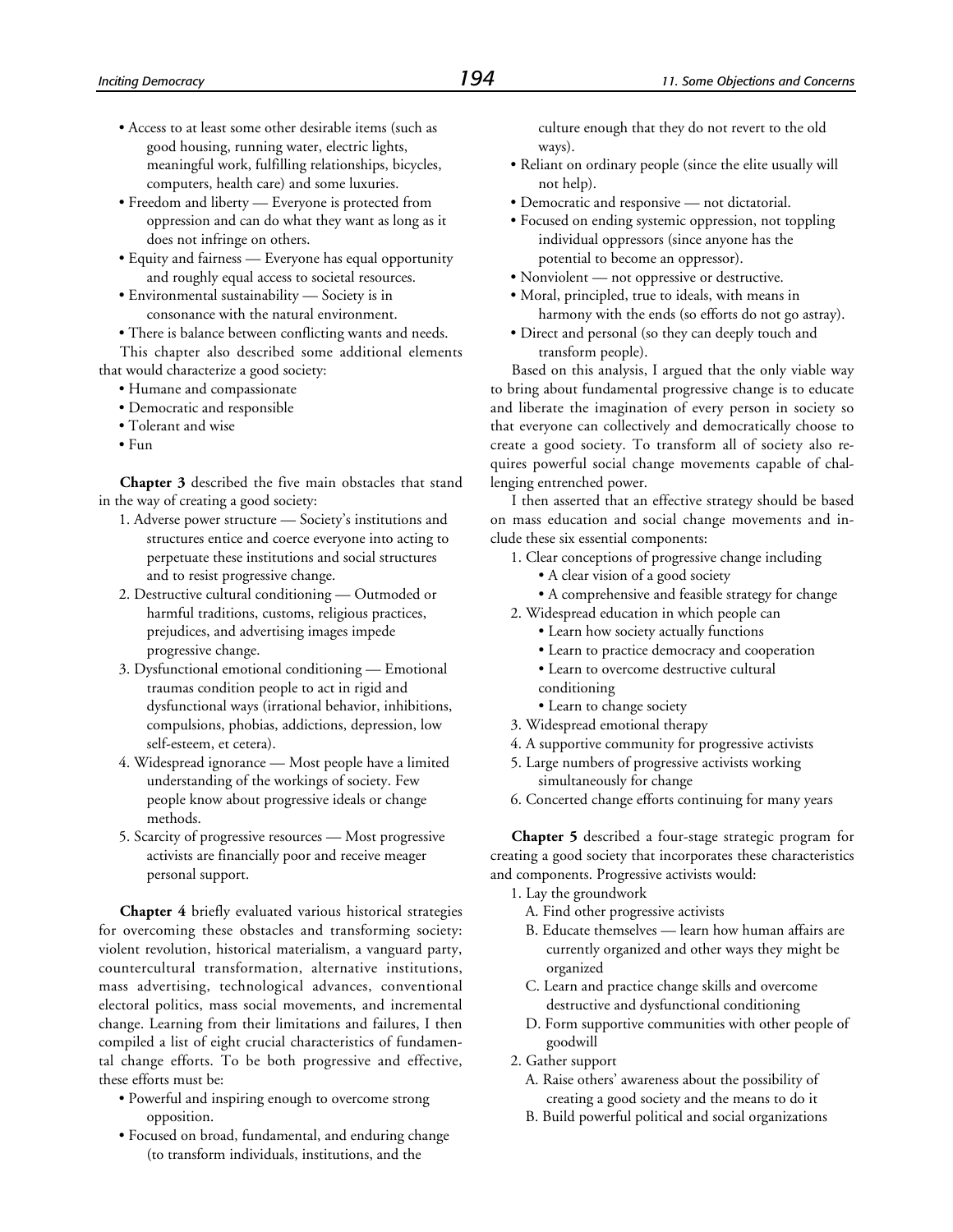- 3. Struggle for power
	- A. Vigorously challenge the power structure and destructive cultural norms through conventional political and legal methods
	- B. Illuminate domination and oppression using various methods of nonviolent action
	- C. Resist oppression using nonviolent action
	- D. Develop appealing alternative institutions based on progressive ideals
- 4. Diffuse change throughout all of society

This chapter further argued that this program could best be carried out with a democratic, bottom-up change movement structure in which a small number of dedicated activists would personally inform, support, and inspire a larger number of steadfast activists. These activists would, in turn, inform, support, and inspire a much larger number of progressive advocates. Together, these activists and advocates would inform, persuade, and inspire everyone in society.

In this model, the most skilled and experienced activists would constitute a stable and reliable core. These experienced activists could support other activists, broaden their understanding of society, suggest innovative and effective ways to tackle difficult problems, and continue doing tedious or grueling work when other activists strayed or faltered. This would help to ensure that progressive organizations would grow and prosper, not go off course, stagnate, or erupt in infighting.

This chapter concluded by explaining the dynamics of nonviolent struggle, since nonviolent action would play a crucial role in the project and is often misunderstood.

To begin to implement this four-stage strategic program and the bottom-up activist structure, I proposed the Vernal Education Project in **Chapter 6** (and **Appendix B**). This project would establish fifty Vernal centers around the United States that would provide education and support for a large number of dedicated progressive activists.

Designed to be practical and inexpensive, the yearlong Vernal education program would consist of these main components:

- Student-run study groups
- Internships with existing social change organizations
- Independent social change work
- A small amount of social service work
- Self-study of current affairs
- A series of five ten-day-long, staffmember-facilitated workshops
- Student-run emotional support groups or individual therapy
- Social events that enable students to connect with each other

This program would offer activists a chance to experience and learn direct democracy, cooperation, emotional therapy, personal support, and a variety of social change methods while building strong bonds with other nearby activists. Students in this program would be encouraged to work for fundamental progressive change at least twenty hours per week for seven years after they graduated.

If the Vernal Project proceeded as described, after about a twenty-five year period of development and growth, the fifty Vernal centers would be providing a quality education covering the basics of fundamental social change to six thousand students every year.

**Chapter 7** (and **Appendix C**) showed how this education project could greatly bolster and support progressive change organizations. Based on reasonable assumptions about the growth of the project and the number of activists who might participate, I determined that after twenty-five years there would be 25,000 graduates of the education program working at least twenty hours per week for fundamental change. There would also be 150,000 other steadfast activists working at least three hours per week and an additional 900,000 progressive advocates working a few hours per week. Together, they would constitute an unprecedented force of over one million progressive proponents.

This many activists — most of whom would have much greater knowledge and skill than activists today — could generate an effort perhaps three or four times more powerful than current efforts for fundamental change. Dispersed all across the country, they could create an immense and sustainable movement for progressive change.

**Chapter 8** told Melissa's story to illustrate the various ways the Vernal Education Project could inform, support, and inspire activists.

**Chapter 9** (and **Appendix C**) first described the unique dynamics of social change and then showed how the Vernal Education Project could affect those dynamics and actually bring about fundamental transformation of society over eighty years.

Graduates of the education program — working with and supporting hundreds of thousands of other progressive activists — would build communities in which they could support each other and learn to work together cooperatively. They would build alternative institutions based on progressive values as well as nonviolently challenge institutions and cultural norms that stood in the way of creating a good society. By struggling steadfastly for decades, I predicted they could influence most people in the United States to adopt a more progressive perspective and help them to become more responsible and active citizens.

After about fifty years of sustained struggle — with a majority of the public favoring fundamental progressive change — transforming society would then begin to be easier. The change process would accelerate and could be largely completed in just thirty more years.

**Chapter 10** laid out a timeline for implementing the Vernal Education Project, especially the tasks required to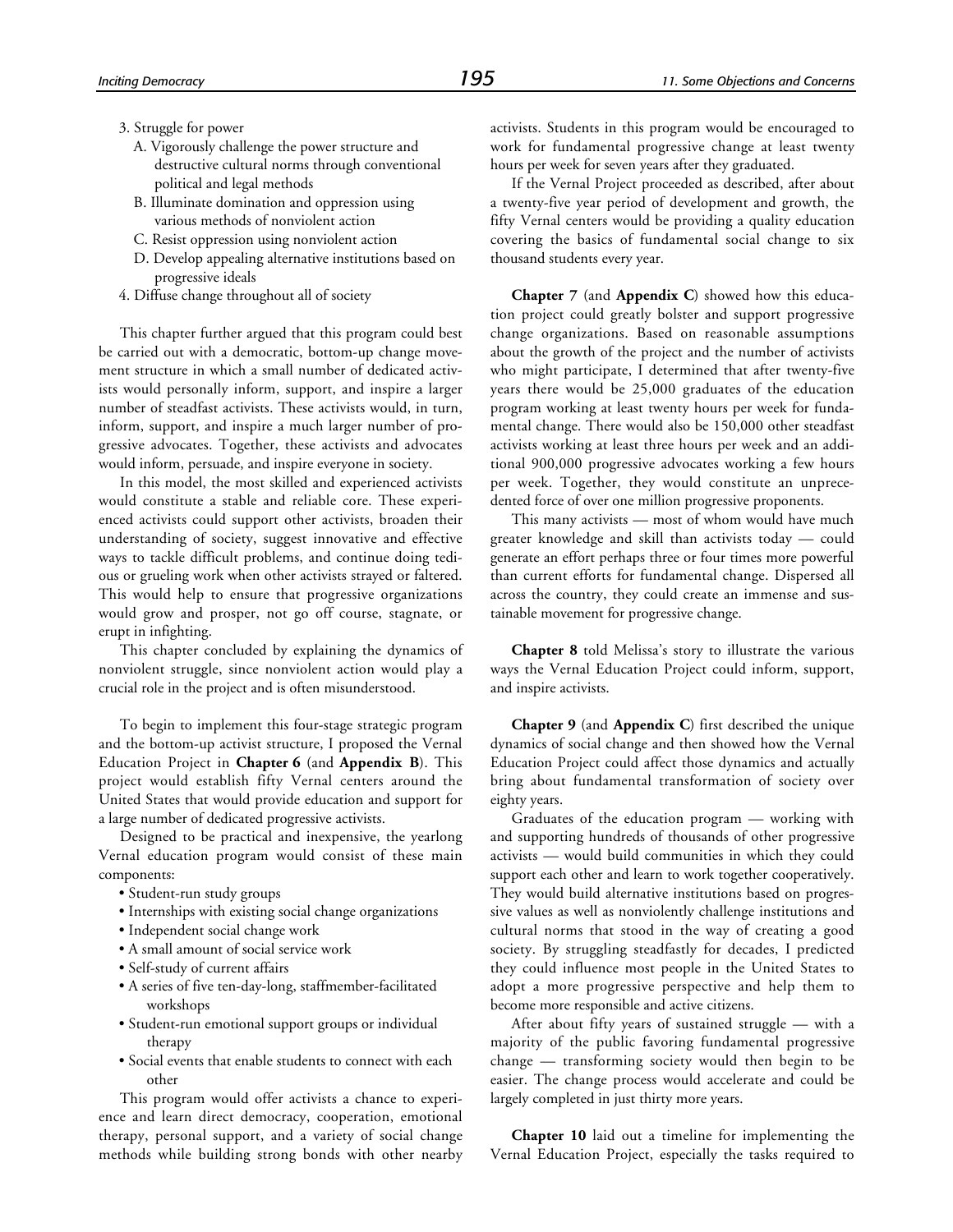launch it and carry it through the first five years. I concluded that the project could begin once a large number of activists expressed interest in and support for the project and three initiators — who were willing and able to launch the project — have come together.

# *QUESTIONS AND CONCERNS*

Reviewers of this proposal have questioned both its premises and its viability. Below are some of their concerns and my responses.

# **Is It Possible to Create a Good Society?**

#### *IT SEEMS TOO GOOD TO BE TRUE*

*Your good society sounds like some kind of unreachable fairyland. Are you trying to create a perfect world?*

No matter how wonderful society might eventually be, I am sure there will always be many problems. Human beings will continue to be born with physical deformities. People will still get sick, have accidents, and incur injuries. Lightning will continue to strike, floods will inundate us, earthquakes will shake us, and tornadoes and hurricanes will ravage us. Moreover, people will continue to make mistakes and accidentally hurt others. They will also continue to disagree and get angry at each other. Even if people could act their best, we will still invariably hurt one another. I do not believe there is any way to abolish these aspects of life and achieve perfection. If we ever could, our lives would probably be very boring.

*In the long run, men hit only what they aim at… they'd better aim at something high.* — Henry David Thoreau

However, I believe our society could be vastly better than it is now. Some people routinely act in caring, cooperative, and responsible ways that nourish those around them and promote a supportive society. If most people behaved this way

instead of just a few, our society would be tremendously better. Gone would be most of the current strife and repression of human spirit. Without all this human-imposed suffering, I believe joy and a sense of solidarity with others could be as common as hopelessness and alienation are now.

#### *IS PERFECTION REQUIRED?*

*In your good society don't you assume that everyone would be perfect?*

*Aim for excellence, not perfection.* — Proverb

I assume only that most people would be in reasonably good psychological shape — as emotionally healthy and capable as many people are now. People could still make mistakes, and they could still occasionally be irrational and hateful. However, I assume that most people would be rational and compassionate most of the time. I assume they would be able to rebound from depression or hurt quickly in the same way many people can now.

#### *MUST PEOPLE CHANGE THEIR PERSONALITIES?*

*How do you expect to change people's personalities?*

I do not believe that people have rigid, unchangeable personalities. My own feelings and reactions change drastically from day to day depending on the situation in which I find myself. When surrounded by gentle, loving people, my tender side comes out. When attacked, hurt, or stifled, I am more defensive and surly. When I walk in the woods on a beautiful day, watch a heart-touching movie, or have a good cry with a loving friend, my heart opens with joy and compassion. When threatened by authorities, thwarted by obstinate bureaucracy, scorned by friends, or impeded by poorly designed technology, I usually become angry or withdrawn. Encouragement boosts my intelligence and creativity. Ridicule lowers my responsiveness and self-esteem. I assume that circumstances affect other people in these same ways. If so, then a good, compassionate society would bring out the best in all of us and make it much easier to create and maintain a good society.

I also assume people would be more capable and compassionate if they were not raised in poverty, pushed around by alcoholic parents, sexually abused, raped, or battered by adults, taunted and humiliated by their peers, forced to go to war by the government, and in other ways traumatized as they grow up. I further assume that caring support and good emotional therapy would help them to become less neurotic and more resilient.

# **Is Democracy Possible and Desirable?**

#### *IS DEMOCRATIC DECISION-MAKING POSSIBLE IN A LARGE SOCIETY?*

*Is it really possible to practice participatory democracy in a large society? How could we make cooperative decisions among millions of people?*

We have only begun to use the knowledge and technology developed over the last few centuries that should make widespread democracy much more viable. At the time of the American Revolution, large distances and slow travel made direct face-to-face decision-making impossible for the large and dispersed U.S. population. At that time, electing a representative who could go to the capital and fashion legislation with other representatives by majority vote seemed like the best democratic process possible. The founders of this country presumed that people would elect wise men who would, in good faith, represent them. Now, two hundred years later, it is easy to see the limitations of this system: advertising, money, and hype distort both the electoral and legislative processes. Even the worthiest representatives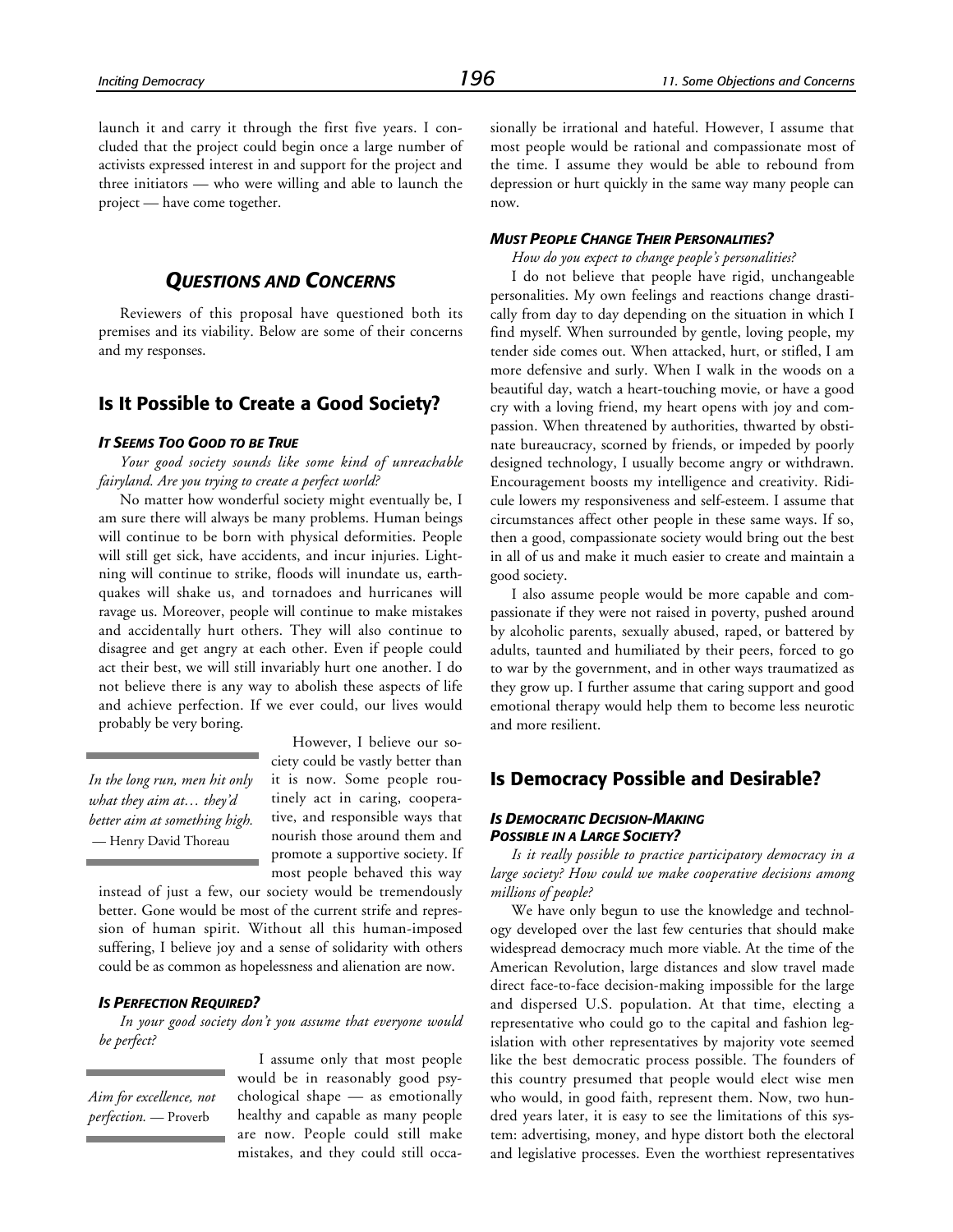are flawed human beings, subject to the lure of power, wealth, and fame. They often act on their own behalf or that of their sponsors, not on behalf of the common good.

However, we now have available to us incredibly powerful communication technologies — including telephones, mass-distribution newspapers, radio, television, email and the Internet — that allow us to communicate with people all over the world. If these technologies were used to convey solid information and to allow citizens to exchange opinions, then everyone could be far better informed. Moreover, if everyone knew the basics of cooperative discussion (speaking clearly and succinctly, listening carefully, summarizing agreements and disagreements, and synthesizing solutions), people could work together more effectively to fashion consensual agreements.

As I envision it, a good democratic process would be based on small discussion and decision groups. People would meet face-to-face with people who lived nearby to make all decisions affecting their local group. They would also appoint one or two representatives who would attend neighborhood-wide council meetings and ratify decisions on neighborhood issues. These representatives would be held strictly accountable to the will of their local group: they could only agree to measures that their local group endorsed. If a proposal at a neighborhood council meeting were not endorsed by every representative of every local group, then the representatives would formulate new proposals that each representative would then take back to her local group for more discussion and approval. Discussion of proposals would shift back and forth between local groups and the neighborhood council until all of the local groups consented to a final proposal.

In a similar manner, representatives from the neighborhood councils — who were similarly held accountable to the neighborhood councils — would make communitywide decisions in community councils. Councils of representatives at the city, region, nation, and world level would

*It won't work. We know because we haven't tried it.* — English Proverb

make decisions in the same fashion. Such a tiered decisionmaking process would enable everyone in society to have control over all decisions that affected them with a minimum of hierarchy and bureaucracy.<sup>1</sup>

This process could only work if there were effective means for discussing proposals, making cooperative decisions, and resolving conflicts, and only if everyone were skilled in using these techniques. Fortunately, great advances have been made in the fields of interpersonal communication, mediation, conflict resolution, and cooperative decision-making. Currently, few people know these techniques, but in a good society, I imagine that everyone would learn them in grade school and would be adept at using them by the time they reached adulthood.

#### *IS THERE ENOUGH TIME FOR REAL DEMOCRACY?*

*How would people find the time to learn about a variety of issues, discuss them with others, and make good societal decisions?*

Currently, many of society's resources are devoted to producing unimportant (sometimes totally useless) consumer items and then advertising them enough to attract buyers. In a good society, I expect we could eliminate most of this waste. This would free up vast resources of time and  $effort$ <sup>2</sup>

In addition, in our current society, much effort is devoted to determining who is entitled to own goods or property and who is entitled to receive services. Additional effort is devoted to enforcing these property rules. Much of the banking, insurance, and real estate industries is devoted to these tasks as well as much of the judiciary system, prison system, police, military, and private security firms. In a good society in which everyone had all her basic needs met and no one owned much more than anyone else, these tasks would require far less effort and far fewer resources.

Moreover, I expect that in a good society there would be no idle rich people and no unemployed poor people. Every able-bodied person would work throughout her life. In such a fully employed society, people would be able to work fewer hours each week than they do now. Consequently, they would have more time for childrearing, visiting with friends, and engaging in civic affairs.

I also expect that in a good society civic responsibilities would be more evenly distributed. Right now, only business managers and government officials spend much time making decisions, and they often spend all their working time attending meetings and making far-reaching decisions. Most ordinary people — overworked and disempowered — spend little time on management or civic affairs. Instead, they spend their free time entertaining themselves and trying to recover from the stress of their jobs. In a good society, I expect no one would spend all her time making societal decisions and everyone would spend some time doing so.

Moreover, decision-making would probably be a lot easier than now. Currently, many issues are raised only to inflame people so they will support particular politicians or endorse particular measures that enrich a special interest group. In a good society in which everyone had her basic needs met and in which the culture encouraged frugality, sharing, and cooperation, there would probably be much less of this needless wrangling. People would strive to find mutually acceptable solutions to conflicts, not constantly bludgeon their opponents. Better decisions would be made with more input from more people. Once a decision was made, it would probably not have to be revisited for a long time.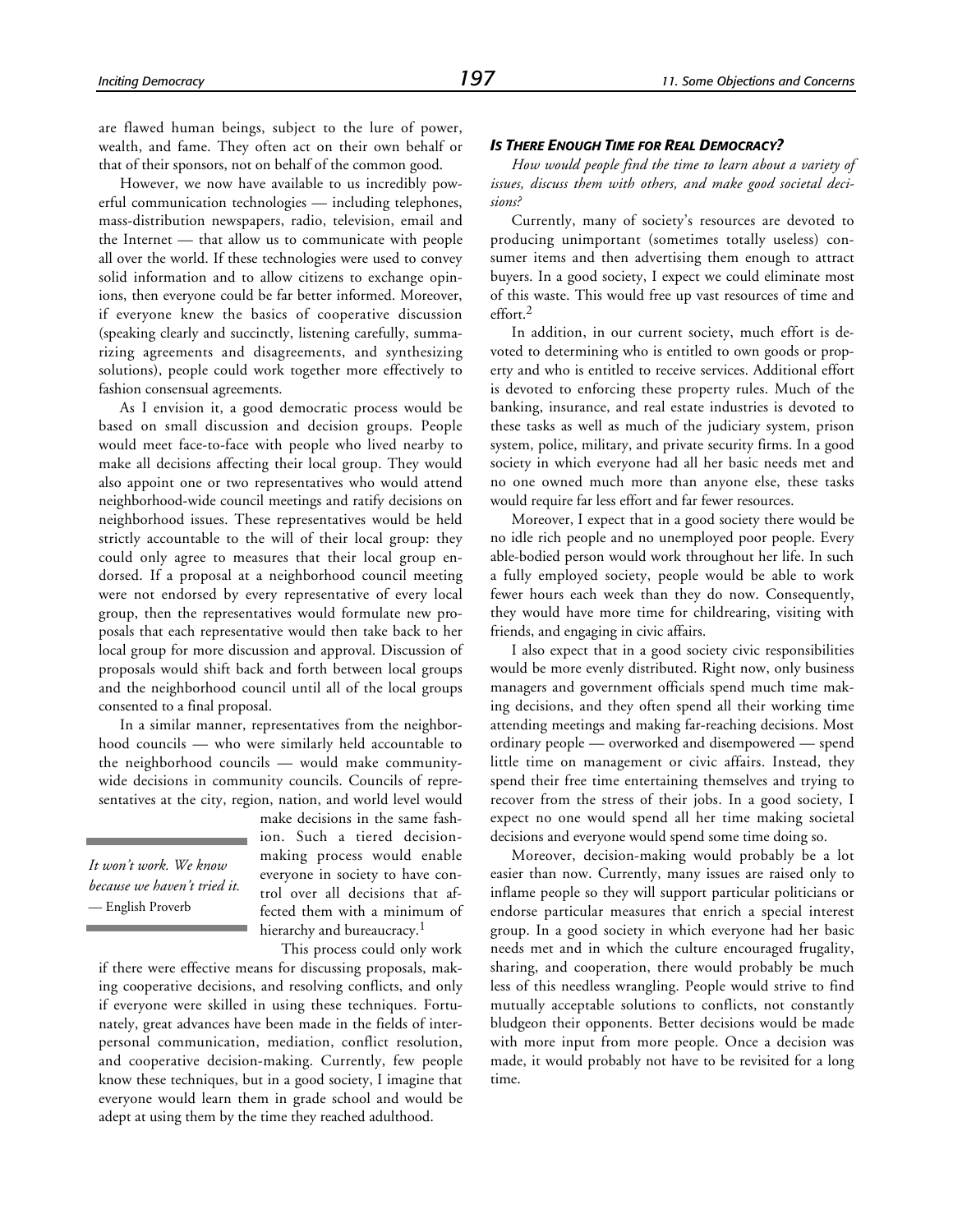#### *WOULD PEOPLE WANT TO SPEND TIME ON SOCIETAL DECISION-MAKING?*

*Would people want to spend so much time on decisionmaking? Wouldn't some people decline to participate?*

Most people currently find civic affairs boring or trifling. However, in a good society in which people made important decisions, they would likely have much greater interest. The process could also be a lot more fun. Decision-making would give people a chance to interact with their neighbors, to work toward meaningful goals that directly affected their lives, and to develop creative solutions. If practiced well, I imagine decision-making could be as enjoyable as sporting events. Certainly, the results would be much more meaningful to everyone involved. Still, some people would probably decline to participate. This would be fine; no one would be forced to participate.

# **Are the Five Obstacles Enumerated the Real Obstacles to Positive Change?**

#### *WHAT ABOUT OTHER OBSTACLES?*

*Philosophers and activists have posed many other obstacles to positive change. In your list of the five main obstacles, why don't you include obstacles like people's stupidity or their fear of change?*

The dumb things that people do are amazing. However, foolishness is not limited to certain people: we all make mistakes and act stupidly at times. Unquestionably, this does hinder positive change, but I do not see this as a major obstacle.

Human beings have incredible intellectual abilities, and most of the time we think remarkably well. In a good society, people would be squelched much less than they currently are, so I expect even more of everyone's intellectual capacity would be available. Overall, I believe we are smart enough to create a good society.

Clearly, some people are *more* skilled at thinking about issues or solving problems than others just as some are more physically or musically adept than others. But when people want to work together cooperatively, these differences *enhance* the process. In a cooperative atmosphere, those people who have less knowledge or understanding turn to those with more knowledge or understanding for guidance. In a cooperative group, when someone is able to come up with a good solution, everyone is happy to endorse it.

A cooperative society would draw on those who can easily perform mathematical calculations when that is required, and it would draw on those who can make music when that is desired. A cooperative society would thus function at the level of the smartest and most skilled rather than sinking to the lowest common denominator.

There are many other obstacles — like hopelessness and fear of change — that I see as subsets or combinations of the five main obstacles I described. In choosing obstacles, I tried

to choose ones that were broad enough to encompass every other obstacle and that did not overlap with each other. I believe these five cover all the significant obstacles to positive, fundamental change.

#### *IS THE POWER ELITE MONOLITHIC?*

*Is the opposition from the "power elite" a single unified force?*

Members of the power elite are not monolithic in their composition or perspective, but the interests of the elite

frequently overlap and their efforts often coalesce. There is not a secret conspiracy, but there is a confluence of affluent and powerful interests who find it to their advantage to cooperate in such efforts as restricting government regulation and lowering taxes for the wealthy. These interests are

*Washing one's hands of the conflict between the powerful and the powerless means to side with the powerful, not to be neutral.* — Paulo Freire

centered in the corporate community and the social upper class. Institutions like the Chamber of Commerce, the Business Roundtable, the American Enterprise Institute, the Trilateral Commission, the Council on Foreign Relations, and the Bohemian Club help to solidify the perspective and culture of the elite and align their actions.

One sign of widespread agreement among members of the elite is that seldom does anyone in any position of wealth or power criticize capitalism, competition, property rights, wealth accumulation, or U.S. military domination of other countries (protecting "our national interests"). Most members of the elite agree on these important, fundamental tenets. Their disagreements usually involve only the details of when and how to apply these basic principles.

#### *ARE SOME CULTURES BETTER THAN OTHERS?*

*Do you assume that some cultures are better than others? How do you decide which ones are better?*

I do not assume that any particular culture is bad or that any culture is better than another. I suspect every culture has dysfunctional and destructive aspects, as well as useful and empowering parts. For example, the perfectionism that I got from my German and English ancestors has some positive aspects, but it mostly makes me feel like I am worthless unless I do everything perfectly — which is not particularly useful. I hope that we can develop a variety of interacting cultures that draw on the best of all current cultures but have fewer destructive and dysfunctional parts.

As a social change strategy, I think it is generally best to let people criticize their own culture rather than attacking others' cultures. Most people are defensive about their culture and do not want other people to criticize it publicly. Moreover, people often already know the parts of their culture that are irrational and oppressive since they have been bludgeoned by them all their lives. When I find it necessary to criticize someone's culture, I try to put the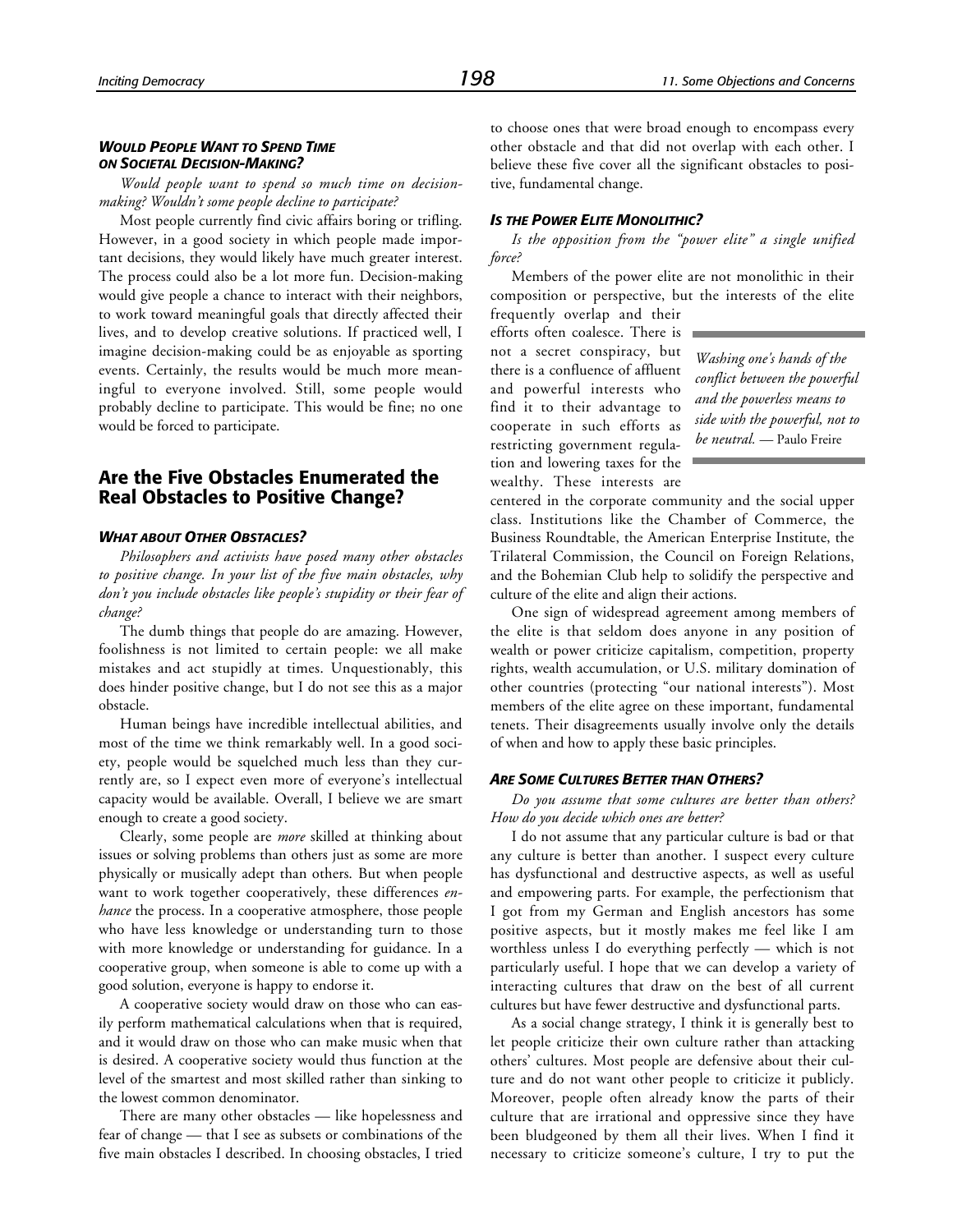criticism in a constructive context by listing the positive as well as negative aspects of their culture as well as my own.

#### *WHAT KNOWLEDGE IS ESSENTIAL?*

*There are many kinds of knowledge. Who is ignorant and of what are they ignorant?*

For a good society to exist and persist, I believe people need to know how to practice democracy and cooperate with each other. They also must know how to overcome their dysfunctional cultural and emotional conditioning. Moreover, a large number of people (progressive activists and advocates) must know how to change society in a positive way. Parents and those who work with young people must know positive childrearing practices.

It would be useful if everyone were knowledgeable about nature, technology, psychology, sociology, history, culture, art, and all the other fields of knowledge, too, but this is not essential.

# **Is This the Right Strategy for Change?**

#### *WHAT DO YOU MEAN BY "FUNDAMENTAL PROGRESSIVE SOCIAL CHANGE"?*

*What do you mean by the term "fundamental progressive social change"?*

By "fundamental," I mean getting to the root of problems and completely changing whatever needs to be changed to create a good society. "Progressive social change" means any activity that moves positively toward a good society. Figure 4.2 lists several behaviors and attitudes I consider progressive.

It is difficult to write about fundamental progressive social change because all the conventional terminology is either vacuous and unclear or suggestive of practices I do not endorse. I have chosen words that I think best convey what I mean and do not carry too much extraneous baggage. I have also tried to use simple, straightforward language whenever possible. Still, many people inevitably misunderstand or misinterpret these terms.

*We are getting into semantics again. If we use words, there is a very grave danger they will be misinterpreted.* — Nixon aide H.R. Haldeman testifying in his own defense at the Watergate hearings

#### *WHY ARE PROGRESSIVE ACTIVISTS NEEDED?*

*Why do we need activists to create a good society? Why isn't the current system of private business and representational government with two parties adequate to create a good society? Shouldn't we leave the job of helping the unfortunate to churches and social service agencies?*

Our current society is based on narrow self-interest and fierce competition. It sets up an endless succession of winlose contests. Our educational system encourages individualism and callous rivalry. Business is based on furious, coldhearted competition. Any business that does not play brutally enough risks losing to others that do. Moreover, the whole economic system is structured so there will always be unemployment and unmet consumer needs (scarcity).

*The American system of ours, call it Americanism, call it Capitalism, call it what you like, gives each and every one of us a great opportunity if we only seize it with both hands and make the most of it.* — Al Capone, American gangster

As a natural consequence of this competitive and savage environment, many people — usually those beset by accident, illness, disability, physical or emotional battering, or just bad luck — end up losing one or more of these contests. Those who lose many rounds of this pernicious game usually fall so far behind that they (and their descendants) continue to lose in every future round. Even those who win can never rest since there is always the danger that someone stronger, prettier, smarter, shrewder, healthier, luckier, or more brutal will surpass them.

Our society also encourages winners to blame those who have been defeated — self-righteously calling them stupid or lazy. Moreover, our society sanctions the use of bullying to force losers to accept their miserable fate.

Such harsh institutions and such a callous culture cannot possibly produce a good society of toleration, compassion, fairness, equity, balance, democracy, and joy. At best, goodhearted individuals and church groups can alleviate some of the worst suffering created by this system, but they cannot end the misery if they only focus on helping individual victims.

Government could provide more support for those who have lost these battles and it could work toward establishing fairer competition. It could even change societal institutions to downplay competition and support compassionate alternatives. However, since the winners control government, government generally works to perpetuate competition and usually takes the winners' side.

The problem is structural and institutional. It involves the essence of our economic, political, and social systems. It can only be solved by totally transforming all aspects of our society — replacing the underlying ideology of greed and competition with one of compassion and mutual support, and replacing inhumane institutions with compassionate alternatives. The current structures are inadequate to accomplish this task.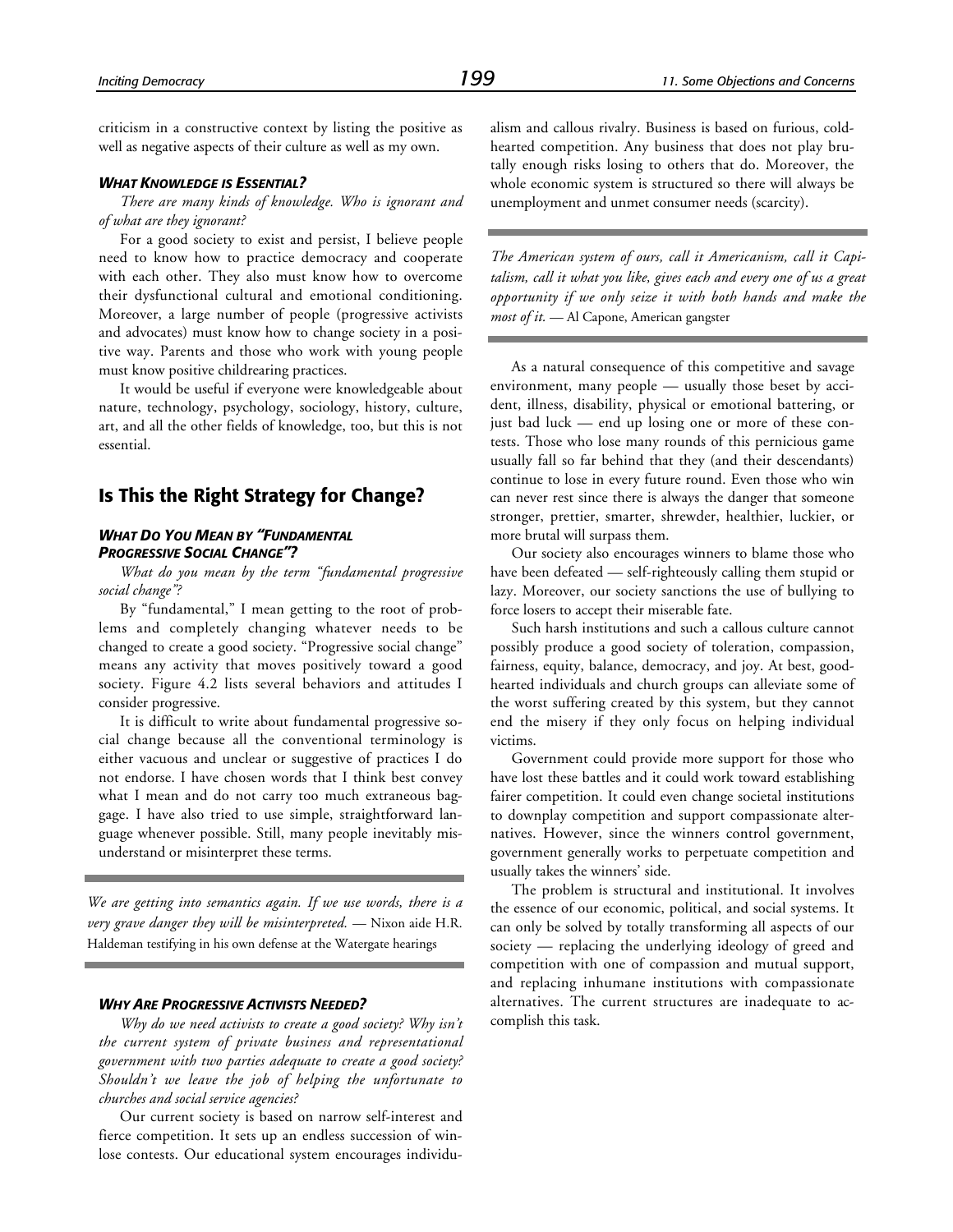#### *ARE ACTIVISTS THE ONLY ONES WHO CREATE A GOOD SOCIETY?*

*Is it only "activists" who will create a good society? What about schoolteachers, ministers, social workers, planners, architects, nurses, doctors, hairdressers, and grocery store clerks? Is it only when we explicitly call ourselves "activists" and work outside existing institutions that we contribute to a good society?*

Activists are people who *actively* work to create a good society. Hence, by definition, they are the ones who will create a good society. I consider anyone of goodwill who works toward a good society to be an "activist" whether they consider themselves one or not.

In this book, I focus particularly on those who work steadfastly for fundamental, comprehensive progressive change at least a few hours each week (labeled in this book as steadfast activists and progressive advocates) because they take a leading role — they are more involved and more progressive than other activists. I hope we can greatly increase their skills and increase their numbers to more than a million. Nevertheless, in a society of several hundred million adults, these million activists cannot transform society unless they are working in conjunction with many more lessinvolved activists who each do their own small part. Still, if all people just live their everyday lives and only promote a good society through their normal work and relationships, then I do not believe we will have the strength to overcome the obstacles and create a good society.

#### *WHY ARE SO MANY ACTIVISTS REQUIRED?*

*Is it really necessary to educate and organize so many activists?*

There are people with wealth and in positions of authority who currently have a vast array of powerful means to coerce or threaten anyone who tries to change society. Most of the gigantic institutions that dominate our society also have built-in mechanisms for perpetuating themselves and for preventing significant change. Our culture, including its destructive aspects, also perpetuates itself. Moreover, each of us has a multitude of internalized hurts and fears that stifle us and limit our ability even to see what is happening.

Effectively challenging the power elite, the institutions they control, and everyone's cultural and emotional conditioning requires an extremely strong counterforce. To keep this counterforce from getting out of hand and itself becoming oppressive, it must be widely dispersed and of a relatively benign nature.

For these reasons, I believe we need a large and broad movement of activists supported by the vast majority of the adult population. Since most people do not have the skills, knowledge, or desire to participate in this movement, there must be a smaller number of activists who deliberately devote time and energy to create this movement and generate interest in it. These activists must carry out a large-scale, sustained campaign to inform and inspire millions of people to understanding and action. Likely, they will not have the money, prestige, or authority to carry out this campaign using conventional means (national advertising, massive news coverage, televised publicity stunts, celebrity endorsements, slick teacher packets, research grants to university professors, grants to social service agencies, and so on). Instead, they must rely on their own personal integrity, their large numbers, and their resolute efforts to persuade other people, one by one.

To reach a majority of the people in a country the size of the United States using direct face-to-face methods requires a very large number of activists — I assume one for every 200 adults or so. This means there must be around a million progressive activists in the United States, each working for change at least a few hours every week.

#### *DOES IT MAKE SENSE TO ACT WITHOUT GREATER UNDERSTANDING?*

*There are many ways to think about our world and society. People have proposed many ways of solving our problems. By choosing a particular orientation and a particular solution, aren't you excluding other possibilities? How do you know this is the right strategy? Does it make sense to choose one strategy and act on it without greater understanding?*

The world is certainly multifaceted and complex. No perspective can ever be completely correct. Being open to multiple perspectives is essential if we are to avoid falling into an ideological rut. There is always a danger of believing one perspective too single-mindedly and consequently making terrible errors.

At the other end of the spectrum, however, there is always the danger of being so open to multiple perspectives that we can never make a decision or act. Paralysis of analysis can relegate us to the sidelines. Then, by doing little or nothing, we unwittingly support the status quo.

I believe we have enough understanding to act. Certainly, we will make mistakes, but if we do our best to stay true to our ideals, our worst mistakes will be minor compared to the horrors of current oppression, destruction, and war.

Like a surgeon, we must be careful not to harm the patient by intruding needlessly. Nevertheless, if the patient is severely ill, then we must operate, even if surgery is risky. We must be as careful as possible, but we must proceed.

*All that is necessary for the triumph of evil is that good men do nothing.* — Edmund Burke

#### *WHY AN EDUCATION PROGRAM?*

*The Vernal Project would require a large amount of time and effort — most of it devoted to education, not action. Wouldn't it be better to use these resources to support activists in their efforts to bring about change?*

My experience working in a variety of change campaigns has convinced me we need to find a better way to bring about fundamental social change. Too much of our current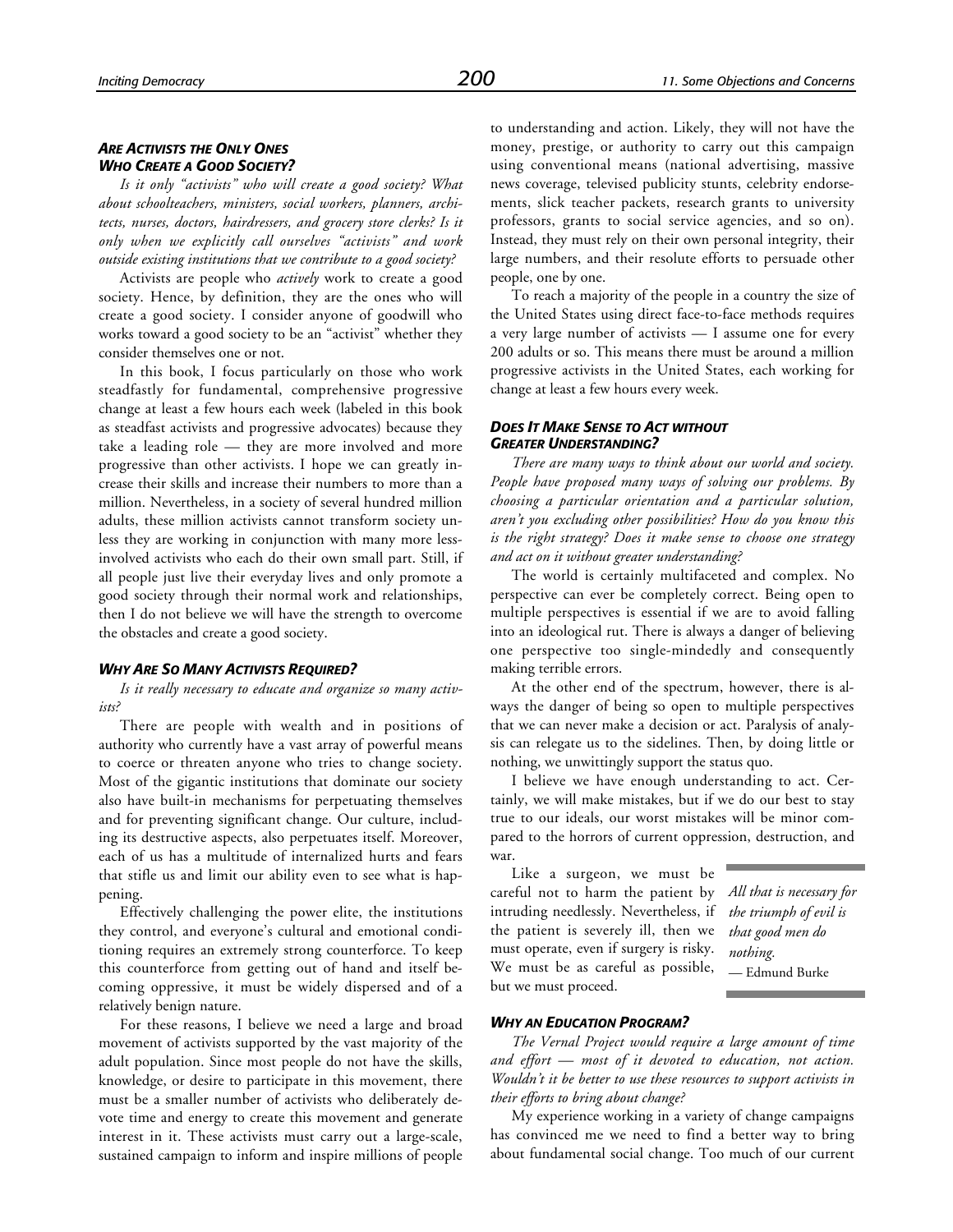efforts are devoted to struggling with each other (infighting) and pursuing ineffective strategies. This wastes much of our effort and drives away many people who might support us. It saps the strength and energy we need to succeed.

I believe the time and effort required by the Vernal Education Project is worth the cost. By greatly increasing the knowledge, skill, and endurance of activists, I think it would generate far more useful effort, over the long run, than it would consume.

*Today the world is the victim of propaganda because people are not intellectually competent. More than anything, the United States needs effective citizens competent to do their own thinking.* — William Mather Lewis

#### *IS IT POSSIBLE TO BRING ABOUT FUNDAMENTAL CHANGE WITHOUT A FIGHT?*

*Most strategies for progressive change have called for armed struggle. But the Vernal Project focuses mostly on supporting, educating, and inspiring people, not on struggle. Is it possible to bring about fundamental change without a fight?*

As I envision it, the Vernal Education Project would involve a great deal of struggle with those who stand in the way of positive change (the power structure). It would also involve a great deal of struggle to overcome destructive cultural norms and dysfunctional emotional conditioning. I see a fierce fight, sometimes dangerous and intense, spanning eighty or more years and extending into every realm of society. Some people will probably die and many more will be injured physically, mentally, and spiritually. I do not see any way around this.

However, if this battle is to lead to a good society, it must proceed in certain ways. Democracy, wisdom, and compassion typically fare poorly in savage wars. Civilians are massacred and truth vanquished. Repression, bigotry, and hatred typically do much better — often thriving — in such an environment, and they end up winning out in the end.

Therefore, we must find a way to exert massive power without undercutting our own efforts and ultimately undermining our victory. We must fight in a way that is effective, but does not destroy the things we are fighting for: truth, freedom, fairness, compassion, sustainability, tolerance, balance, and joy. To do this, activists must have the knowledge and skill to employ suitable methods in useful ways at appropriate times. The Vernal Education Program would offer this essential information to activists.

Even if we are very skilled, it seems impossible for us to bring about massive change against a deeply entrenched opposition without them causing devastating destruction. Fortunately, there are many nonviolent techniques that actually undermine our opponents in a way that restrains their response. We may also be able to outflank our opponents by educating large numbers of people, inspiring them to their best behavior, and supporting them as they shift

their support from conventional institutions to alternative institutions. When large numbers of people withdraw their support from our opponents, the strength of our opponents diminishes, reducing their ability to fight back, and therefore rendering them less dangerous.

#### *ARE THESE THE CORRECT METHODS?*

*The Vernal Project relies heavily on education, nonviolent struggle, emotional therapy, and consensus decision-making. These tactics have their limitations, and they have often been used poorly and abused. Are you sure these are the best methods?*

Education, nonviolent struggle, emotional therapy, and consensus decision-making are certainly not perfect methods of change. Still, they are usually benign and generally better than most other methods. If practiced well, they prevent activists from making too many grievous mistakes. Each of these processes encourages understanding, dissent, questioning, and challenge. They build people up so that they can speak their minds clearly and forcefully against oppression. They also promote honest interaction and compassionate embrace of other people.

*There are two ways for me to win an argument: I can convince my opponents that I am right. Or they can convince me they are right; then when I adopt their perspective, I also become right.*

Even when these methods fall short of ideals, I think they have much more potential than hierarchical authority processes or processes based solely on tradition. Such processes have aspects that squelch dissent and questioning, so they are more likely to lead to groupthink and self-righteous oppression of others.

There are still other processes — bargaining, mediation, ministering, prayer, meditation, and so on — that have potential for moving toward a good society, and I do not oppose them when they do. However, I am more wary of these processes since they do not necessarily steer people toward boldness, honesty, openness, questioning, dissent, and compassion.

#### *WHAT KIND OF EMOTIONAL COUNSELING DO YOU ADVOCATE?*

*To improve their emotional health, do you recommend that people should talk about their childhoods and how bad they feel? If people are happier when they talk about making music, why not help them set up their lives so they make more music instead?*

I believe people can overcome their emotional obstacles in many ways. When I am depressed, confused, or emotionally stuck, I typically do the following things:

- Listen to music
- Sing, whistle, or play music
- Go for a hike or a bicycle ride
- Exercise or stretch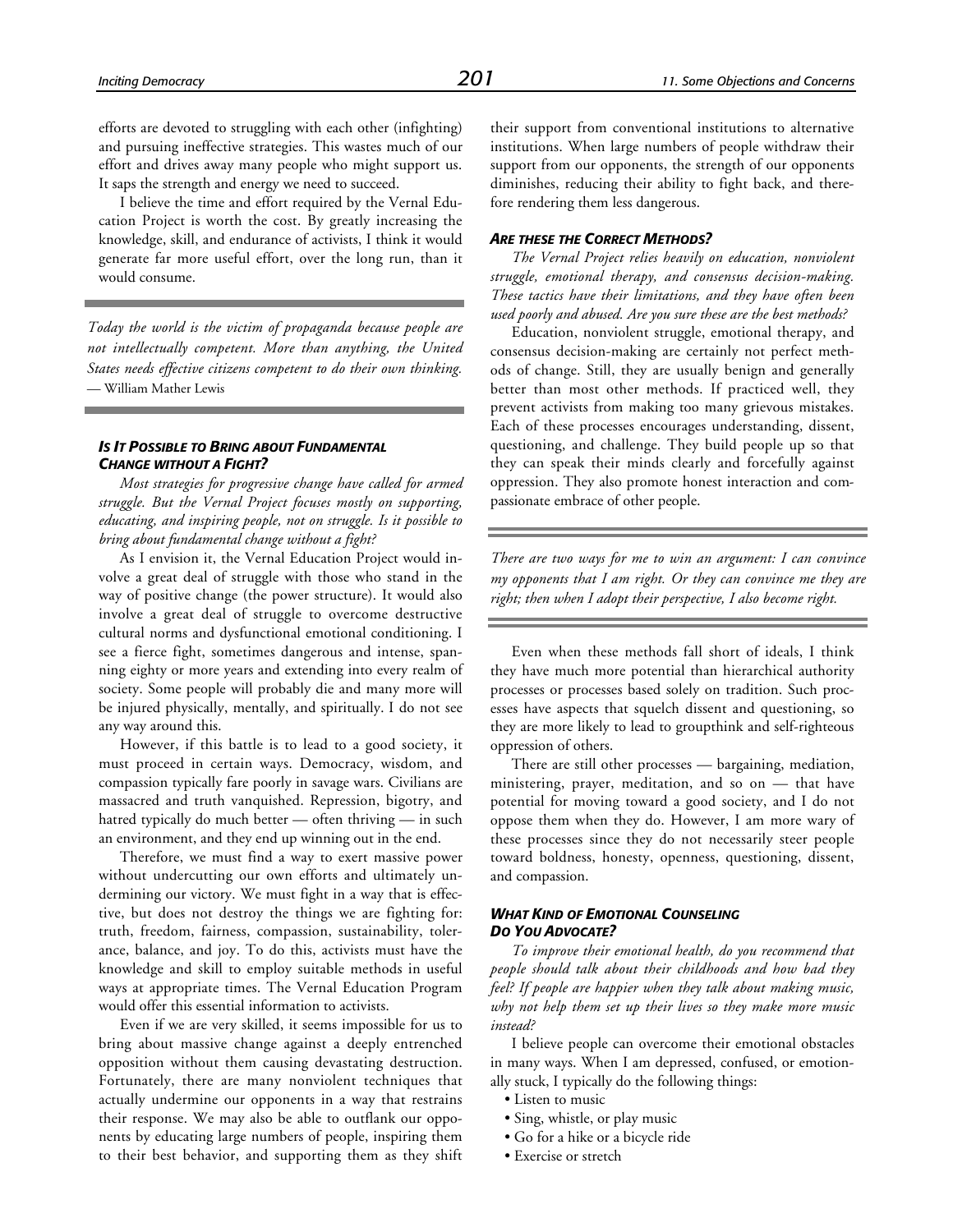- Read a good book
- Go to a movie
- Go for a drive in the countryside
- Get a massage
- Talk to my friends
- Help someone out
- Ask someone to help me out
- Write in my journal
- Write a political treatise
- Have an intense political discussion with someone
- Work on an exciting project
- Make love with my partner
- Go to a therapist who can help me see a perspective I do not already have
- Think positive thoughts about better ways to act and then try to act that way
- Feel sorry for myself, then get angry and decide to fight back
- Cry or laugh intensely

Other people often do the following things (which I usually do not do):

- Watch TV
- Go to a party and dance
- Drink alcohol or take mind-altering drugs
- Play card games, board games, or video games
- Engage in competitive sports like basketball, golf, or bowling
- Watch other people play sports (on television or directly)
- Go to a store and shop
- Work in a garden
- Drive fast, skydive, river raft, etc. (engage in a mindabsorbing activity)
- Attend church
- Pray
- Gamble
- Take anti-depressant drugs
- Yell at someone, start a fight, attack someone

As far as I can tell, all of these activities help people deal with their emotional upsets and limitations to some extent. I am not opposed to any of them practiced in moderation (except the last one). Some of them are probably more efficient in helping get someone back on an even keel than others, and some of them can be destructive at times. Still, it differs for every person, so it is difficult to prescribe a single method.

When I counsel people, I try to encourage them to do what seems to work best for them. Sometimes I encourage them to be bolder. Sometimes I encourage them to be mellower. Sometimes I hold them and stroke their hair softly. Sometimes I challenge them. Usually, I try to see how they are hurt and where their limitations are, and then encourage them to overcome those limitations.

I do not care which kind of therapy or activity people use to overcome their emotional problems as long as the method they choose enables them to act intelligently and compassionately and it does not hurt anyone else.

#### *WHAT ABOUT ACTIVISTS IN RURAL AREAS?*

*As described here, the fifty Vernal centers would be located in metropolitan areas and would generally only admit students who lived within a 75-mile radius of a center. What provision is there for activists who live in rural areas or in metropolitan areas other than these fifty?*

In developing the idea of the Vernal Education Project, I felt it essential that activists learn in their own home environment. I also felt that to minimize resource costs, the Project could not have more than fifty centers. By putting centers in the largest metropolitan centers (and having them reach out to a few metropolitan areas that are not within 75 miles of a center), I found that they could accommodate about two-thirds of the U.S. population. I think this is about as good as can be hoped. Still, in this arrangement, one-third of the population would not have direct access to a Vernal center.

However, this does not mean that one-third of the country would have no progressive activists. I see the Vernal Project as a *supplement* to progressive change movements, not a replacement for them. There are now progressive activists in almost every city, town, and rural area in the United States, and I assume this would continue throughout the time of the Vernal Education Project. As I envision it, the Vernal Project would simply increase the number of skilled and experienced activists in these fifty metropolitan areas.

Moreover, just as now occurs, I expect that the efforts of Vernal activists would spill over into other areas. The news media would report positive, powerful change activities, and activists across the country would learn of these actions and duplicate them in their own communities. Natural migration would also lead many Vernal activists — and the steadfast activists and progressive advocates they support to move to regions where there were no Vernal centers. They would bring their knowledge and expertise to their new communities.

Furthermore, I assume Vernal activists would not focus exclusively on their own communities. Since they would be interested in creating a good society, they would want progressive change to occur in all parts of the United States (and the world). I expect they would publish their strategy and skill papers on the Internet and distribute them to anyone who wanted them. Furthermore, I expect many of them would deliberately work to reach out to activists in the outlying areas around their centers. They might periodically travel to these areas and facilitate skill-training workshops for the activists there. They might also provide telephone or email consulting to activists in these outlying communities.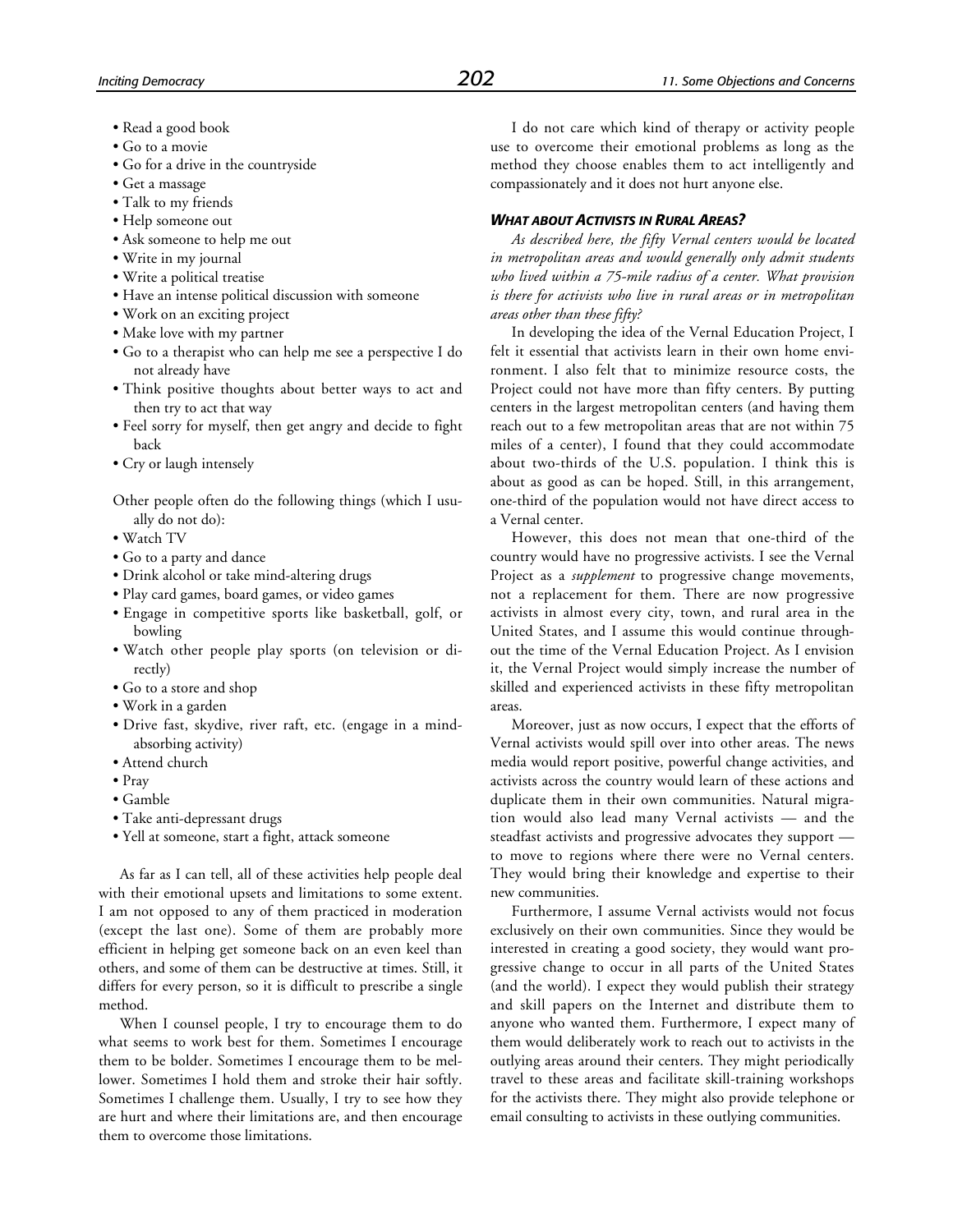#### *WON'T EXCLUDED ACTIVISTS BE RESENTFUL?*

*Won't those activists who do not live near a Vernal center be resentful? Won't some of them move to a city with a Vernal center so they can attend a Vernal Program?*

Some activists may be discontent and move, but I hope they are not and do not. Activists are needed everywhere to bring about the transformation of society. If an activist moved close to a Vernal center and lived there for a year while attending a Vernal Program, her focus of attention and her connections would likely shift. There is a good chance she would not move back after graduating. Therefore, the community she moved away from would no longer benefit from her activist energy.

*We fight not to enslave, but to set a country free, and to make room upon the earth for honest men to live in.* — Thomas Paine

To prevent this, I would expect that Vernal centers would generally be reluctant to accept applicants from outside their focus area. Instead, they would encourage Vernal graduates to facilitate educational workshops for activists in outlying areas.

I also hope that activists would understand why the Vernal Education Project was limited to fifty centers. I hope they would see that their change work in their own communities was more important than attending a Vernal Education Program.

#### *WHY FOCUS ON ONE NATION?*

*Why do you focus on the nation-state of the United States? Why not the whole world or smaller areas like a single state or bioregion?*

By focusing on the United States, I do not mean to imply that I accept the inviolability of the system of nationstates. If we were able to create a good society, political boundaries would likely decrease in importance. Nevertheless, they are currently very important. Crucial decisions regarding the military, tax policy, civil rights, and regulation of corporations are made on the federal level. These decisions often supersede local, state, and international decisions. People frequently move from place to place within the United States, but usually do not move outside its borders. So culturally, we are more alike than different.

Still, the world is changing. Transnational entities like multinational corporations, the World Trade Organization, the United Nations, and NATO are becoming more important. Immigration, especially in California, Texas, and Florida, is significant. Over time, it will be increasingly important to address world issues.

However, for this project, it seemed prudent to choose an entity large enough to make a difference, but not so large that it was overwhelming. That is why I chose the United States as the focus of the Vernal Education Project.

#### *WHY FOCUS ONLY ON THE UNITED STATES?*

*Why do you focus only on the United States? We live in a highly interdependent world. Multinational corporations go wherever labor is cheapest and wherever it is easiest to pollute and dispose of toxic wastes. The financial influence of countries like Kuwait, Saudi Arabia, and Venezuela greatly affects the economic and political systems in the United States. Drugs from countries like Colombia and Cambodia also greatly affect us. We should be working with The Greens in Europe and working in solidarity with struggling movements for change in Central America, Eastern Europe, Africa, Australia, Canada, Mexico, and elsewhere.*

I completely agree with these sentiments. It is essential for contemporary change movements to be aware of international issues and to work with other progressives around the world. I assume that Vernal-supported change movements would devote significant amounts of their energy toward changing conditions worldwide, just as many progressive movements do today.

As I stated in the Preface, I have focused on the United States not because I am xenophobic or parochial, but for these three reasons:

(1) This is my country, and I feel responsible for the way it works. It seems proper for me to work to clean up my home country before addressing the ills in other countries.

(2) I have lived here all my life. I understand this country much better than any other place. Immersed in this culture, I have some sense of how to change the United States. Any strategy or program I might develop for another country would likely have serious flaws.

(3) Fundamentally changing the United States would probably have more impact on the world than changing any other single country. The United States dominates the world militarily, economically, and culturally. Elite interests in the United States can and do impose their policies on most other countries. If the U.S. elite stopped dominating other countries, they could implement more programs that address the needs of their citizens instead of supporting "U.S. interests."

Also, please note that the Vernal Project is only an education and support project. The social change movements that Vernal graduates supported would probably focus on a wide variety of issues including U.S. foreign policy and economic trade with other countries. Many Vernal graduates would probably decide to travel oversees and work with groups like Doctors without Borders or Peace Brigades International at some point in their change careers.

#### *WOULD THE VERNAL PROJECT GO INTERNATIONAL?*

*If the Vernal Project were successful in the United States, would it spread to other countries?*

As I envision it, the Vernal Project is limited to fifty Vernal centers in the United States. However, once it grew to noticeable size in Phase 2, the *concept* of the Project would likely spread around the world. If the Project were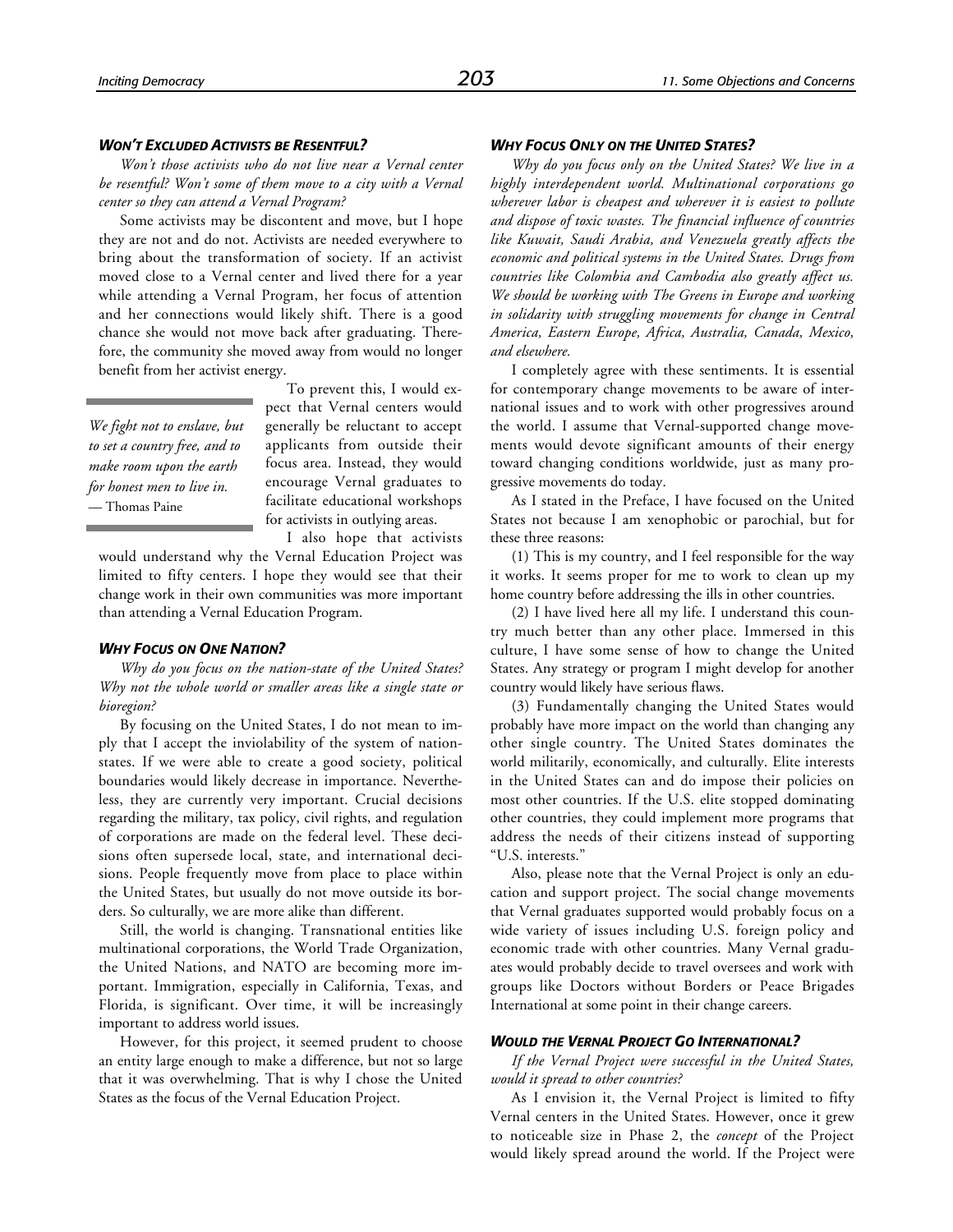effective, I am sure that activists in other countries would replicate it in their own countries, adapting it as appropriate to fit their own cultures.

#### *IS IT REALLY POSSIBLE TO ATTRACT SO MANY ACTIVISTS TO JOIN THE VERNAL PROJECT?*

*When the Vernal Project reaches full size, you expect 6,000 activists to attend the program every year. Is it reasonable to assume so many activists would be willing and able to attend?*

It will not be a trivial task to attract 6,000 students every year, especially in the years before Vernal graduates have had much impact on society. This is a large number compared to current change efforts. However, this figure is comparable to the number of people entering the Peace Corps each year (about 4,000). If the Vernal Project is doing well, I expect staffmembers should be able to generate enough interest and excitement in the Project to attract that many applicants.

I believe there are many people who really want to create a good society — they just do not believe it is possible, and

*If you think you can do a thing, or think you can't do a thing, you're right.* — Henry Ford

their cynicism keeps them away. If the Vernal Project were proceeding as described in this book, these doubters would see thousands of other activists working for change. This would dispel their concerns and fears. Energized and hopeful, they would be ready and eager to attend a Vernal program. Recruit-

ing them would only require locating them, informing them of the program, encouraging them to apply for admission, and helping them find enough money to cover their tuition and living expenses.

#### *WHAT SECULAR SENTIMENT WOULD INSPIRE SO MANY ACTIVISTS TO JOIN?*

*Working for progressive change is hard work and can be very dangerous. It requires a great deal of effort and usually provides little in return. Capitalism attracts adherents by appealing to self-interest. Conventional politics often attracts those who desire power and fame. Many religions attract large numbers by threatening damnation and offering salvation. What positive secular philosophy or sentiment can attract so many activists?*

As I see it, people would be attracted to the Vernal Education Project for several reasons:

(1) Some people, appalled by our current destructive and dysfunctional society, feel compelled to do something to change it. They would see the Vernal Project as a powerful, practical way to end oppression, alienation, prejudice, corruption, deceit, violence, war, strife, and destruction of the environment. They would join the Project in response to their feelings of anger, guilt, fear, or hopelessness.

(2) Some people are inspired by the noble progressive ideals of honesty, integrity, respect, compassion, generosity, democracy, equity, fairness, tolerance, responsibility, cooperation, community, and so on. They would see the Vernal Project as a moral and effective way to implement these ideals.

(3) Some people are inspired by their own selflessness and altruism to do the right thing and work for positive change. They would see the Vernal Project as a suitable means.

(4) Some people work for change with the hope that they can create a better world for their children and grandchildren. They too would see the Vernal Project as a suitable way to accomplish this goal.

(5) Some people would be attracted to the supportive and life-affirming atmosphere of the nascent communities of activists where progressive ideals were already partially implemented. They would join the Project to be treated well, to feel supported, and to be able to act according to progressive ideals without being exploited or ridiculed.

Each of these is a powerful motivator that I believe could attract thousands of people of goodwill and sustain them for many years as they worked for progressive change.

# **Would the Vernal Project Distort Progressive Change Movements?**

#### *WOULD THE VERNAL PROJECT CREATE AN ELITIST VANGUARD?*

*Would Vernal activists become an elitist vanguard?*

Because of their greater experience and higher level of skills, Vernal activists would naturally be prominent in many movements for social change. Still, I hope that Vernal activists would see themselves only as being *different* from other activists, not particularly *special* or *privileged*.

Nevertheless, because of their unusual situation, they might have a tendency to overtly or subtly assert their "superiority" over others, to huddle with others like themselves, to become rigid in their political dogmas or actions, or to dominate others. This would be detrimental to positive social change. It is essential that they *not* be elitist or oppressive.

To minimize inappropriate behavior, I expect Vernal staffmembers would constantly remind Vernal students of the dangers of deliberate or inadvertent domination or rigidity. Staffmembers would encourage graduates to provide "leadership from below" rather than to assume prominent leadership positions. I hope graduates would develop and promote a strict code of responsible behavior and an effective feedback system to restrain any tendency toward elitism, domination, rigidity, or self-righteousness.

#### *WOULD THE VERNAL PROJECT FOSTER A WHITE, MIDDLE-CLASS MOVEMENT?*

*If the purpose is to improve society for all people, a largescale project must include all people (not just token representatives of minority groups). Would the Vernal Education Project actively recruit and involve a racially diverse group of*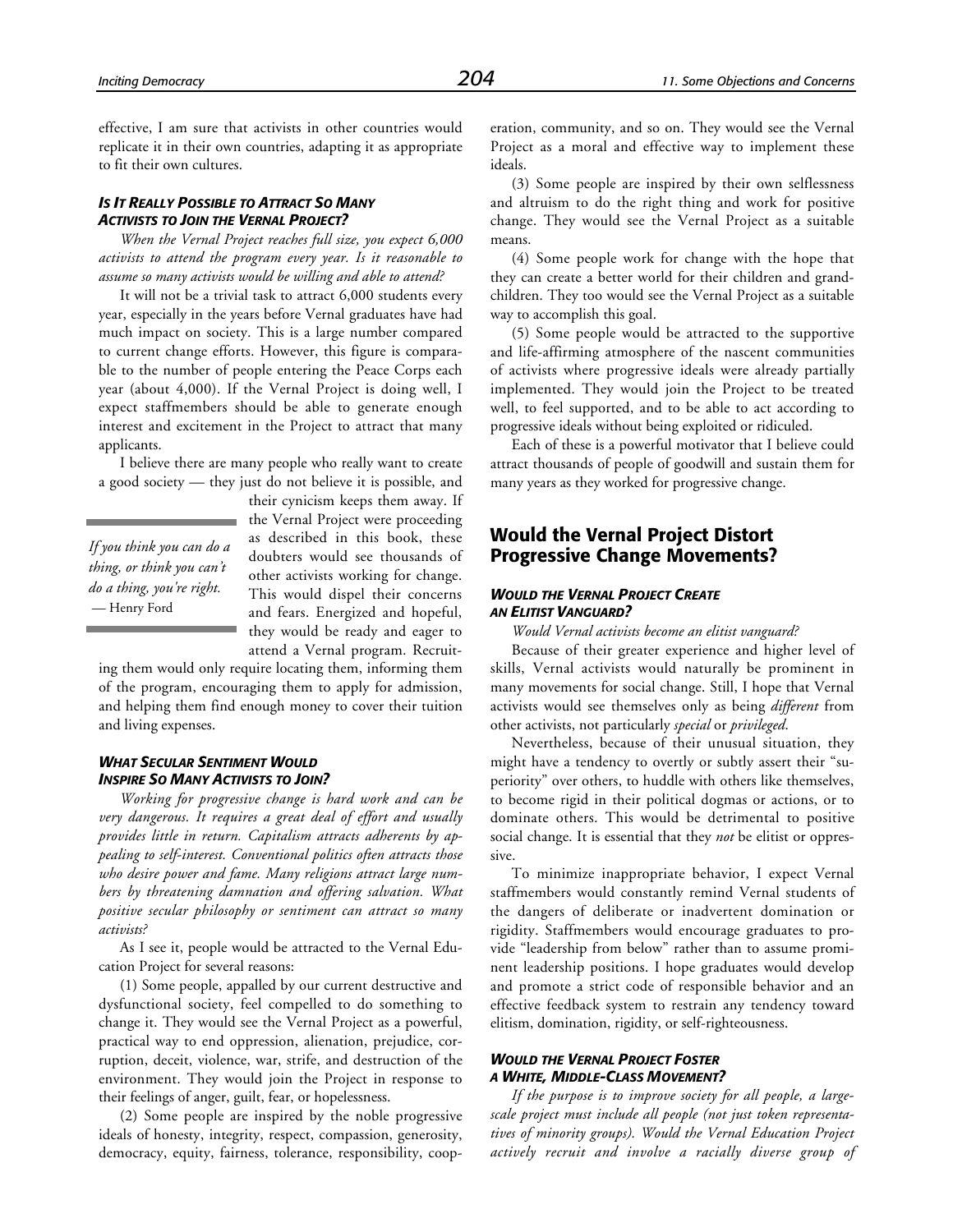*staffmembers and students? Isn't the Vernal Project oriented toward white, middle-class people?*

I expect each center would be committed to diversity. I assume that Vernal staffmembers would actively recruit and involve a cross-section of all people in their community including racial minorities, men and women, rural people, working-class people, gay, lesbian, and transgendered people, younger, older, and middle-aged people, and so on. Scholarships and stipends would make it possible for lowincome activists to attend a Vernal session.

Nevertheless, because the program would charge tuition and would require students and graduates to support themselves, I imagine that it would appeal more to those who were financially better off. Thus, it might attract a disproportionate number of activists from financially stable, middle-class and working-class backgrounds. There might also be a relatively higher proportion of students from wealthy backgrounds, though the number of rich people — especially those who desire fundamental progressive social change — is not large.

Still, I do not expect the imbalance to be large. I expect the students and staffmembers of the Vernal Project would be reasonably representative of the larger population.

More importantly, I assume Vernal graduates would be able to reach out to all parts of the American public. I assume the social change movements they worked with would cover a broad cross-section of society. Remember that the Vernal Education Project is not a social change movement, but a *support* program for other social change efforts. I believe the social change movements supported by the Vernal Project would be very diverse and representative of the U.S. population.

#### *WOULD THE VERNAL PROJECT CREATE A CULT?*

*In many ways, the Vernal Education Project sounds like an indoctrination program for a cult. Would the Project be a cult? How would you prevent it from becoming cultish?*

People working primarily as social change activists have a tendency toward cult-like behavior. Working long hours and earning little money, believing themselves to have a better answer to how to live, and constantly attacked or ignored by regular people, activists can easily become separated from the mainstream. Under these circumstances, it is easy for them to fall into cultish or "groupthink" behavior. Furthermore, to actually accomplish significant social change, activists often admonish each other to be "disciplined" — which often means to adhere to a strict code of behavior that may or may not be rational or ethical.

The Vernal program would not endorse or support isolation, overwork, or other cult-inducing activity. Staffmembers would teach students about cult mind-control and groupthink, and they would do their best to interrupt rigid, elitist, or sectarian behavior. They would point out the dangers of being dogmatic "true believers" in a cause.

Moreover, Vernal staffmembers would strongly encourage Vernal activists to:

- Practice humility and abstain from self-righteousness
- Value every person
- Stay connected to relatives, friends, neighbors, and co-workers
- Think for themselves and value their own opinion
- Speak openly and keep few or no secrets
- Look at things from many different perspectives
- Seek information from varied sources and view all information skeptically
- Critically evaluate every idea, no matter its origin or promoters
- Encourage dissent and multiple points of view
- Avoid mystifying jargon
- Realistically accept bad news or setbacks (not naively deny or avoid it)
- Not dwell on bad news, setbacks, or apocalyptic visions
- Not buy into paranoia or excessive fear
- Avoid conspiratorial thinking
- Be realistic and avoid fantasizing about impossible scenarios
- Express their emotions
- Avoid guilt tripping, shaming, or humiliating themselves or others
- Refrain from attacking or demeaning others
- Avoid making irrevocable commitments
- Accept uncertainty
- Continually think flexibly and open-mindedly

#### *DO YOU THINK YOU KNOW WHAT EVERYONE SHOULD DO?*

*You seem to think you know what everyone should do. Do you have an agenda for us all?*

Since I am trying to create a good society, I would like a large number of people to do many things. I promote my ideas and hope that others will pick them up for the same

reasons I picked them up from other people — because they seem to make sense and they might work. That is the essence of my social change strategy and why I have structured the Vernal Project as a dispersed educational program instead of as a hierarchical cult, religion, or army.

*Insanity without ambition is like a machine gun without bullets.* — Graffiti at Stanford University, 1990

I am open to changing my ideas. I hope this book starts a dialog about the best way to bring about progressive change. As we discuss these ideas, I hope that we all learn and grow and that we come up with increasingly better ideas.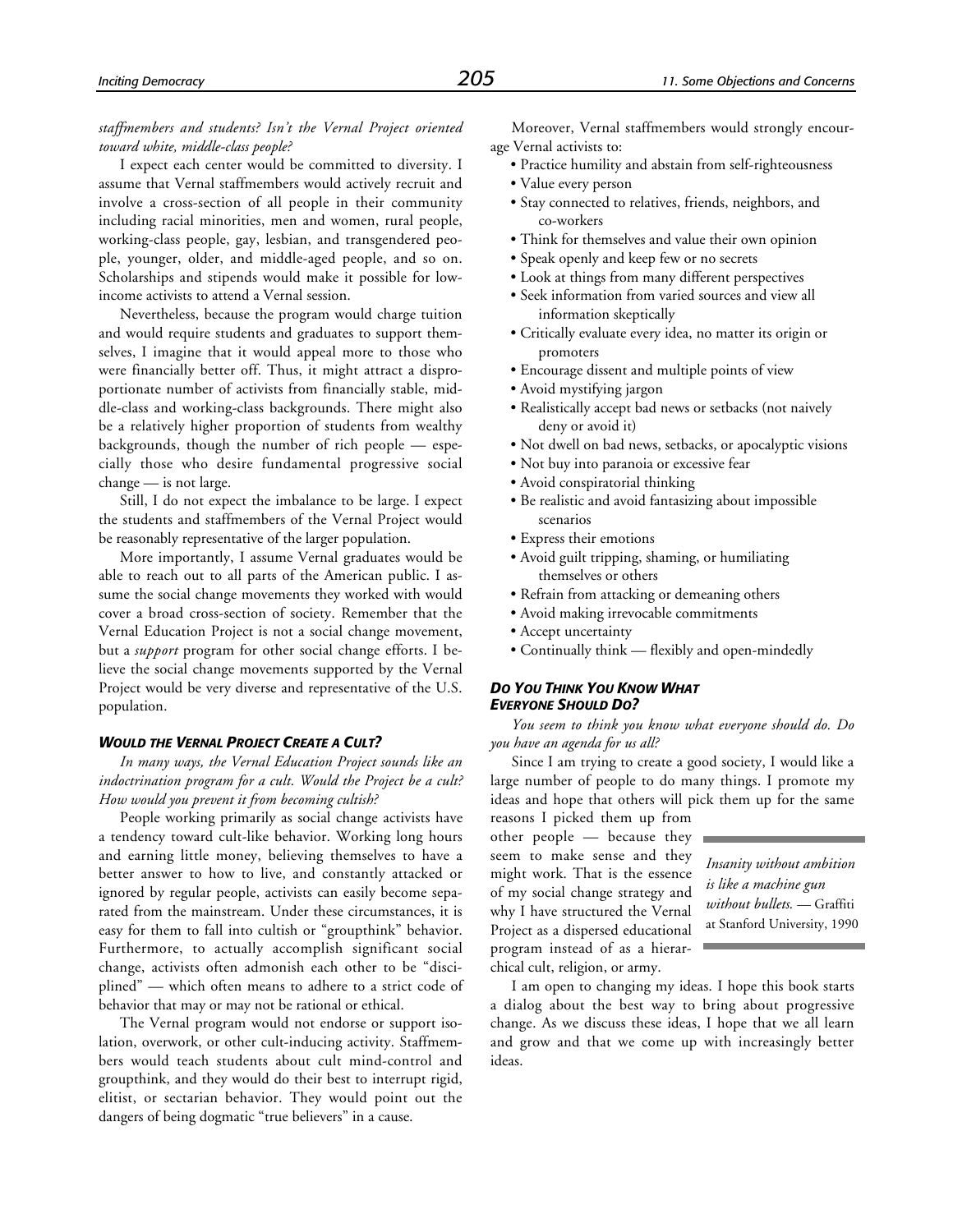#### *ISN'T THE VERNAL EDUCATION PROGRAM RIGID AND DOGMATIC?*

*With the level of control you seem to intend in the Vernal education program, won't it be hierarchical, rigid, dogmatic, and propagandistic?*

I have tried to design an education program that has some structure so that it can contribute something valuable to the effort to create a good society. However, I also intend it to be very flexible. I have tried to build democracy and openness into every aspect of the structure. I have tried to avoid rigidity and dogmatism of every kind.

In this design, everyone who attended an education program would do so voluntarily. As I conceive it, the program has much less structure than a typical undergraduate degree program, and it only lasts a year. It would have no graduation requirements and every activity would be completely voluntary. Many of the study topics would be studentgenerated and the rest could (and probably would) be altered to suit the students' interests and concerns. If students wanted to revamp the program totally, I would support them as long as they understood the implications of their actions.

As I envision it, the study group readings would be diverse and include both mainstream and conservative perspectives — though the readings would emphasize a variety of progressive perspectives. Students would be exposed to a large number of perspectives by working with three separate and diverse internship organizations, their own social change organization, as well as a social service organization. They would also interact with twenty-nine fellow students and at least four different staffmembers. Students would choose all their internship programs and social service activities.

I hope that the staffmembers would spend less than a quarter of the time in which they interacted with students making presentations to them. When they did present lectures, I would expect them to lay out multiple perspectives (albeit, most of them probably progressive perspectives). I hope the staffmembers would spend most of their time asking strategic questions, setting up roleplays that enabled students to consider many perspectives, and challenging students to develop their own ideas.

I developed a detailed education program to show that it is possible to meet all of my design criteria with a reasonable one-year program. I am open to changing the curriculum, the format, or even the whole concept. I only desire that, however the program eventually develops, it meets the design criteria.

Note that graduates of the education program would be *completely* free to do whatever they wanted to do. I hope they would work assiduously and passionately for fundamental progressive change — at least for a few years since I expect that society can only be transformed if most of them do so. Still, they could do whatever they pleased. No matter what they chose, I hope that the staffmembers would be understanding and supportive, though we might be frustrated if graduates chose activities we thought were frivolous or counter-productive.

# **Will This Strategy Take Too Long?**

#### *WHY DOES THIS STRATEGY TAKE SO LONG?*

*Most revolutions take only weeks or months to succeed — a few years at most. Why does this strategy take eighty years?*

Most revolutions make only superficial changes in society: usually just substituting one ruling group for another. The Vernal Education Project seeks democratic transformation of all of society down to its roots. This requires the vast majority of people to change significantly. They must learn a large amount of new information and develop a vast array of new skills. They must change their perspectives about most aspects of society, and they must understand and overcome a large portion of their dysfunctional and destructive cultural and emotional conditioning. All these changes take time, especially since — for many decades the power elite and the dominant culture would continue to bombard them with misleading propaganda and advertising.

Moreover, many institutional and structural changes

take decades to implement. For example, our society's severe income stratification and reliance on automobiles have led to widespread suburban sprawl, ghettoized central cities, and a car-oriented society. Reconfiguring the layout of cities to reflect the principles of sustainability, equity, and humanorientation would take many decades.

*To reform a man, you must begin with his grandmother.* — Victor Hugo

The social transformation outlined here would actually entail rapid change. I assume that social change movements are relatively quiet when the Vernal Project begins. Yet, after only a few decades of development and growth (by Vernal Year 25 or so), progressive social change movements would be at least as large and strong as even the most powerful previous social change movements in this country's history — maybe much stronger. Just fifteen years after that, a majority of people all across the country would be significantly affected by these movements in all realms of their lives — political, economic, cultural, and personal. This would be an unprecedented feat — comparable to other massive socioeconomic transformations such as the industrial revolution or the computer revolution. Most historical shifts of this magnitude take many decades or even centuries to evolve.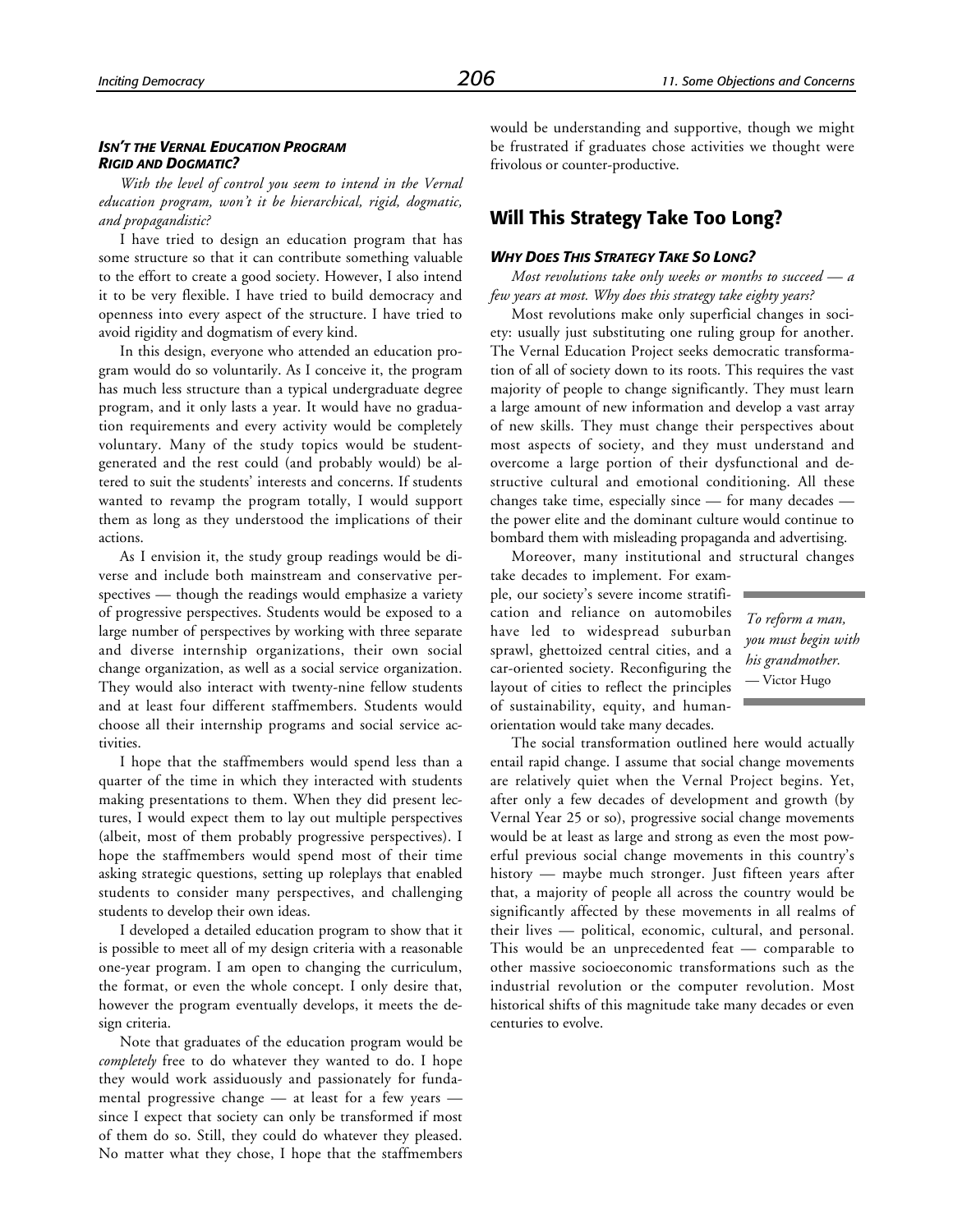#### *COULDN'T TECHNOLOGY SPEED TRANSFORMATION?*

*The Internet and other technologies make it possible for activists to communicate rapidly around the world and to reach billions of people. Won't these technologies make it possible to speed the transformation process?*

Communication technologies have the potential to accelerate the process greatly. However, the power elite would likely continue to control most communication channels throughout most of the transformation process. Progressive communications would probably continue to be buried in an avalanche of banalities and advertising. Most people would not hear about (or even think of searching for) alternative ideas for many years. Only when the power to control society shifted (around Vernal Year 60 in my projections), would progressives be able to regularly promote their ideas to the majority of people.

Moreover, I believe that deep, personal change in people's perspectives and psyches take many years. These changes usually come as the result of direct and personal change experiences. Most people do not change their fundamental beliefs after merely reading an enlightening article on the Internet, hearing an alternative radio program, or receiving an email from a progressive activist. They must hear alternative perspectives many times from many sources, especially from sources they trust.

Developing new skills takes even longer. Most people must practice for weeks, months, or years before they are proficient at counseling friends, cooperating with co-workers, facilitating cooperative meetings, mediating conflicts, struggling nonviolently with opponents, and building alternative institutions. Technology can help people learn these skills, but it probably cannot accelerate the process much.

#### *BUT WE DON'T HAVE EIGHTY YEARS…*

*The natural environment is rapidly deteriorating. Species are going extinct at a dizzying pace. Elite interests are consolidating their power globally and undermining democratic governments. Weapons of war are becoming ever more deadly and increasingly available to combatants and terrorists throughout the world. We do not have much time. We can't wait eighty years. We must act now.*

Just because there is a need for faster change does not

*The only time you do not fail is the last time you try anything — and it works.* — William Strong

mean that it is possible. Positive change can only come as fast as it can come.

There may be faster ways to bring about change, but many of those ways would probably be more negative than positive. I believe the Vernal Project is the

best and fastest way to bring about *positive, enduring* change and to create a truly good society. I hope we can do it before the natural environment is irrevocably destroyed and before a fascist or militaristic regime engulfs and enslaves us all.

#### *AND WE'LL ALL BE DEAD IN EIGHTY YEARS…*

*Eighty years seems like a long time. Most adults now living will be dead by then. Why should people work on a project that would not produce a result until long after they were gone?*

The Vernal Education Project focuses on a long-term goal, but this goal is quite similar to the goals that many people already have: making life better for their children or making a difference for posterity. In striving toward these goals, people know they will never see the fruits of their work, but they still work to enable future generations to have a good life.

Moreover, if the Vernal Project proceeds as I envision, there would be a great deal to see and experience after only a few years. The growth and development of the Vernal Project would be exciting in itself. Graduates of the Vernal Project would help generate social change movements com-

parable to those in the 1930s or 1960s within twenty to thirty years. I believe most activists could be motivated by these more shortterm events along the way to the larger, more distant goal.

*Give the gift that keeps on giving: a good society. Your grandchildren will be glad you did.*

Part of the reason I wrote this book was to lay out a realistic transformation scenario so people

would understand it, believe it, and want to work toward making it happen even though they would probably not see it completed. If the Project developed in the early years as I describe it here, readers of this book would have reason to believe that it would proceed to the conclusion described.

# **What About…?**

#### *RESISTANCE TO ATTACK AND SUBVERSION?*

*The power elite regularly sabotages social change movements through various kinds of surveillance, disruption, and attack. Agents of the elite spread disinformation about activists, provoke infighting among activists, encourage activists to be belligerent, promote violent change tactics, and assassinate movement leaders. How would the Vernal Project resist infiltrators, provocateurs, and assassins from disrupting or discrediting progressive change movements?*

There is no way to safeguard movements from infiltration and disruption, but the Vernal Project would foster social change movements that were less susceptible to these efforts in a variety of important ways.

The Vernal Education Project would create and promote:

• **Savvy activists**: Vernal activists would know the history of movement sabotage, and they would probably be able to recognize disruptive techniques. They could warn their fellow activists about and would know how to respond effectively to sabotage, character assassination, and disruption.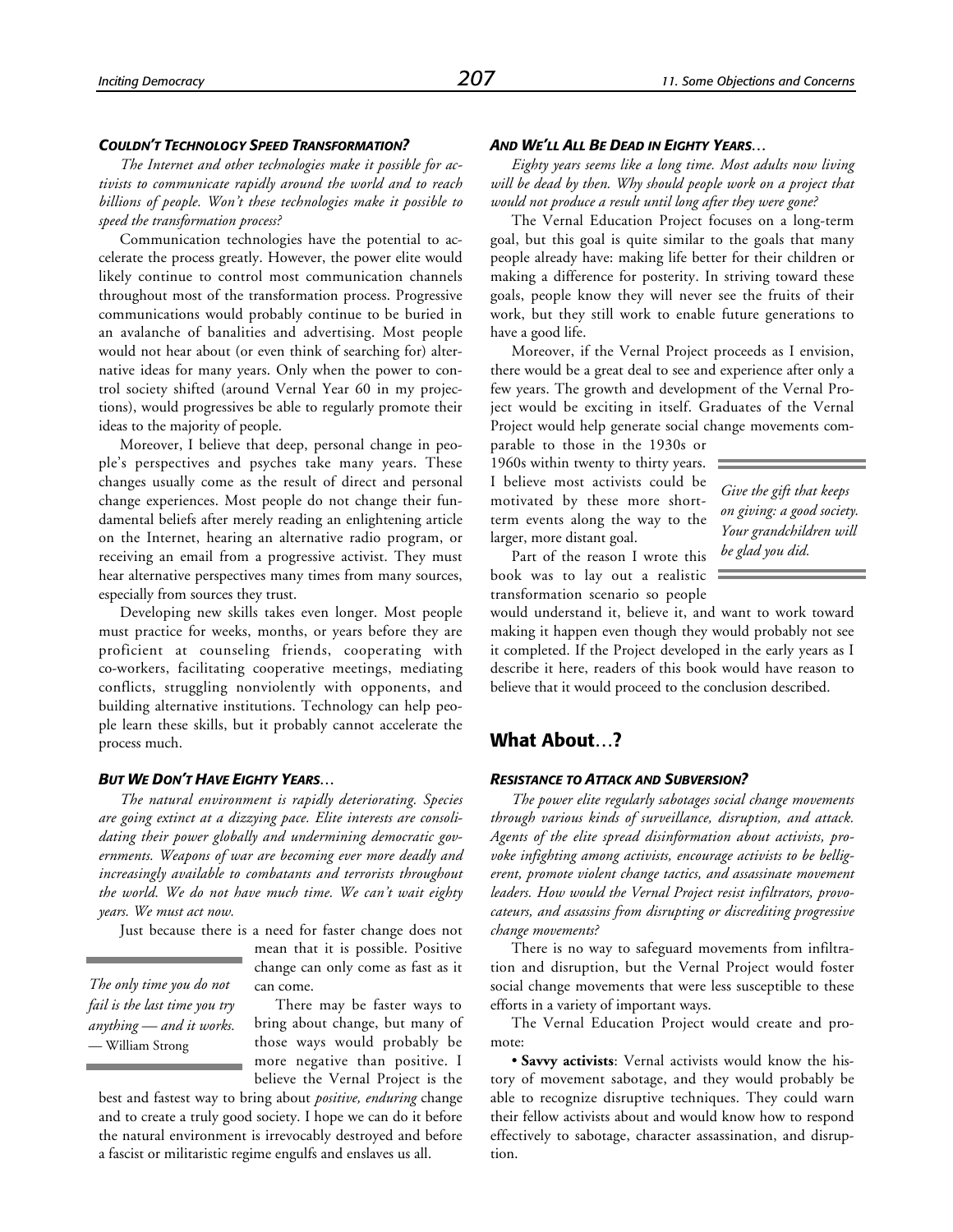• **Decentralized leadership**: By empowering and building leadership skills among thousands of people, movements supported by the Vernal Education Project would be much less vulnerable to assassination or co-optation of a few leaders. Likely, there would be hundreds or thousands of people who could step forward and carry on whenever any single person was killed, disabled, or co-opted.

• **Geographical decentralization**: Change movements supported by Vernal activists would be dispersed all over the country. This would make them less vulnerable to charges of regional elitism (such as "Yankees are trying to run our lives" or "Washington bureaucrats are trying to dictate what we do"). It would also make the overall change movement less vulnerable to local or regional attacks.

• **Homegrown activists**: Generally, Vernal students would live in their home communities while attending a Vernal session and would continue to live there after graduating. This would make them less vulnerable to community concerns about "outside agitators." By building direct and personal connections with many people in the community, each progressive activist could garner broad support whenever she was unfairly attacked. Because each activist would be working in her home community, she would probably also be better at understanding and dealing with her antagonists.

• **Network of support**: Vernal activists would probably have strong connections to other Vernal activists. If attacked locally, they could ask for support from other Vernal activists outside their locality.

• **Focus on diverse issues**: Vernal-supported change movements would address a wide variety of issues. This would force opponents to challenge these movements on many fronts, which would likely reduce the extent of opposition or reformist co-optation on any particular issue. Also, by working on all kinds of economic, racial, social, and cultural issues simultaneously and taking a broad progressive perspective, Vernal-supported movements would be less vulnerable to accusations of elitism, classism, racism, sexism, ageism, homophobia, and so forth.

• **Strong progressive community**: Vernal-supported change movements would develop a strong community spirit. Activists would probably know and like each other, which would make them less vulnerable to character assassination. I expect each activist would also have much greater personal support from her friends and colleagues than most activists do now. This would make each one less vulnerable to intimidation.

• **Emotionally healthy activists**: Vernal activists and those they supported would probably be much more emotionally healthy than current activists. This would mean they would be less susceptible to manipulation by guilt-, hate-, and fear-mongers.

• **Greater understanding of conflict and how to resolve it**: Members of Vernal-supported change groups would know that conflict is inevitable and that it can be positive if handled well. Hence, they would be less likely to suppress conflict. Vernal activists would also be skilled and knowledgeable in mediating and resolving conflict.

• **Practice of progressive ideals**: I expect Vernalsupported social change groups would attempt to adhere to progressive ideals. Their change actions would strive toward goals of fairness, equity, and democracy and their tactics would be open, forthright, democratic, and nonviolent. In this context, secretive, manipulative, or offensive tactics or shortsighted shortcuts advocated by provocateurs would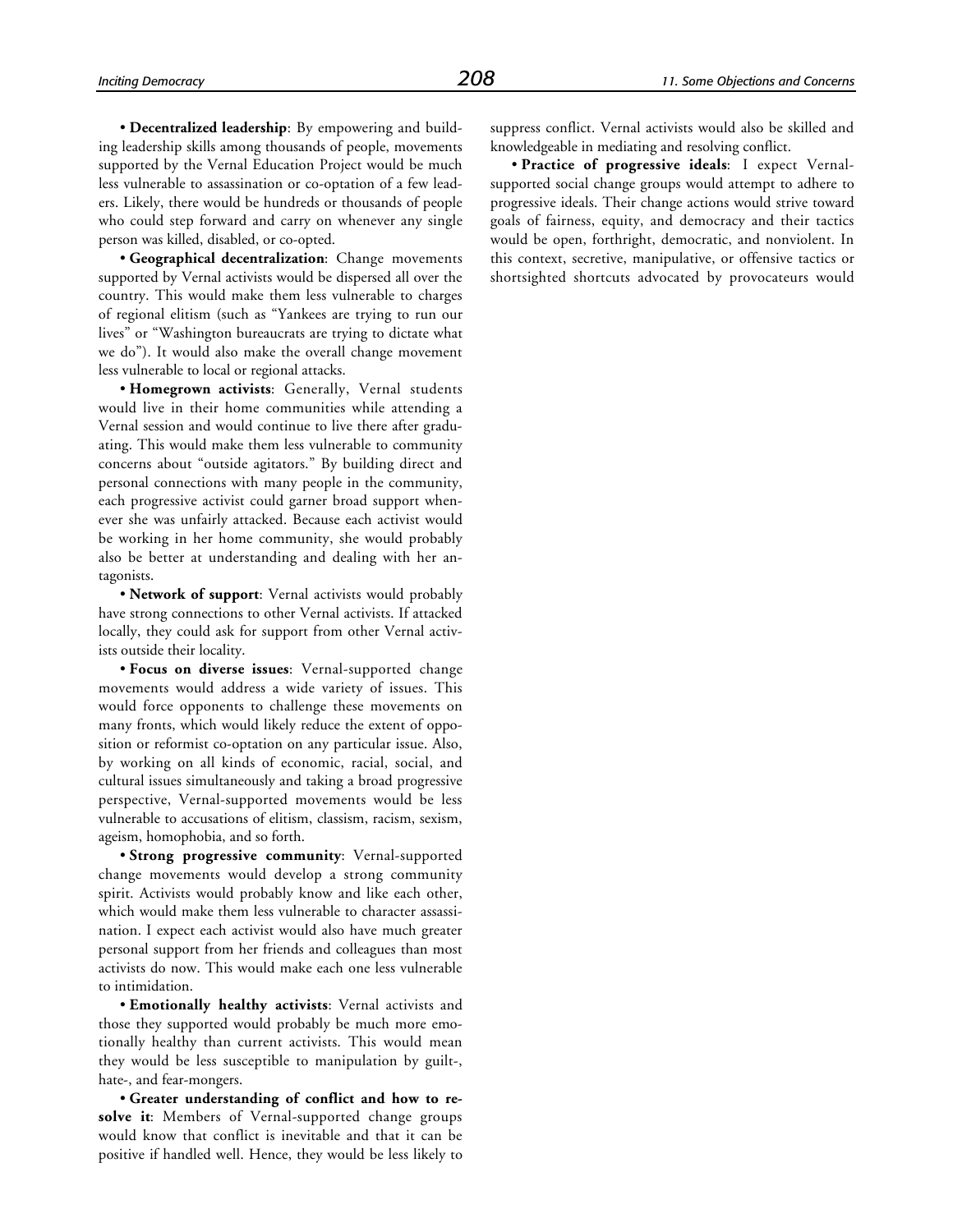Furthermore, since the Vernal Project would produce relatively few graduates and would have little influence throughout Phases 1 and 2 (through Vernal Year 20), I hope that it would not attract much attention until it was firmly established.

The nature of the Vernal Education Project should also protect it from infiltration. To become a Vernal staffmember (or a new staff preparer), an activist would have to demonstrate a long history of positive change activity. Hence, it would not be easy for infiltrators to become staffmembers. The board of directors for each Vernal center would consist of Vernal staffmembers, students, and graduates as well as a few activists from the local progressive community. Each would have to demonstrate a relatively long history of progressive change work. Consequently, it is unlikely that infiltrators could take over the board.

If a few infiltrators did make it onto the board of a Vernal center, they could be disruptive. However, the other members of the board would be skilled and knowledgeable. They would likely spot an infiltrator who tried to disrupt the center. They could use their skill and knowledge for resolving conflict, and their ability to counsel activists, to confront anyone who was disruptive. Moreover, since the board would use a cooperative consensus decision-making process, those who were not open, cooperative, and oriented toward problem solving would stand out. If a boardmember refused to work honestly with others to resolve conflicts, it would be relatively easy to develop a consensus among the other members to remove that person from the board.

# *DOES THE PROJECT PROVIDE RESISTANCE TO DOMINATION?*

*What would prevent the Vernal education network from being dominated by progressive activists with big egos?*

Again, I assume that the emotional health of the Vernal staffmembers would be relatively good, and they would be knowledgeable and skilled. I expect they would rarely act arrogantly or try to dominate others. When one did, her colleagues (usually three others) could quickly intervene. I expect these other staffmembers would be strong and skilled enough to challenge, support, and counsel the errant staffmember until she stopped acting out.

# **Still…**

## *IT JUST SEEMS IMPOSSIBLE…*

*The whole undertaking just does not seem possible. The goal is so ambitious. The ideas have to be wrong. It has to be too simple or too naïve or missing something. How do you know this will work?*

Honestly, I do not know if it will work. However, just because something has never occurred before does not mean it can never happen. Slavery was common 150 years ago, but is now mostly gone. Capital punishment is considered barbaric in most of the world and only a few countries still allow it (unfortunately, one being the United States). The computers, telecommunication satellites, and jet aircraft we take for granted now were just the imaginings of a handful of crazy dreamers a few decades ago.

In our current society, it is especially difficult to imagine any genuine positive change. Television news assaults us every day with a stupefying brew of dreadful images of disasters and tragedies, inane reports on trivial events, and titillating but useless gossip. Politicians regularly drown us with deceptive blather and disingenuous promises that they seldom keep. Ad-

*That which seems the height of absurdity in one generation often becomes the height of wisdom in another.* — Adlai Stevenson

vertising constantly bombards us with splashy images and clever appeals that tempt us to purchase worthless products. At the same time, most things of true value to human beings are ignored, mocked, or repackaged into banal commodities. So our whole culture repeatedly and pervasively informs us that significant positive change is impossible. Hopelessness permeates our society like a thick cloud of poisonous gas, numbing our senses and killing our spirits. The heavy weight of despair keeps us

down.

Moreover, cynics incessantly cite innate human frailties like greed and arrogance, and they recount the many previous failed efforts for positive change. But these are really more excuses than rea-

sons for failure. For every way in which humans are warped or weak, there is a way in which we are noble and strong. For every promising initiative that has failed, another soared beyond anyone's expectations.

I believe there are only five main obstacles to creating a good society and none of them is insurmountable. We can overcome each by applying skilled effort methodically and patiently over time. It may seem impossible — but I believe our hopeless feelings indicate only how difficult it has been in the past for us to succeed and how painful it has been for us to fail repeatedly.

Still, I may be wrong. It may be impossible to create a good society, or this particular way of getting there may be the wrong path.

I am heartened by the responses of the many experienced activists who critically evaluated the draft of this book. Most expressed general skepticism that it would work, but almost none offered specific reasons why it could not work. Almost all of them encouraged me to continue working on this project.

*The whole problem with the world is that fools and fanatics are always so certain of themselves, and wiser people so full of doubts.* — Bertrand Russell

I do not know if this effort will work or not, but I believe it is the best chance we have.

*Every noble work is at first impossible.* — Thomas Carlyle